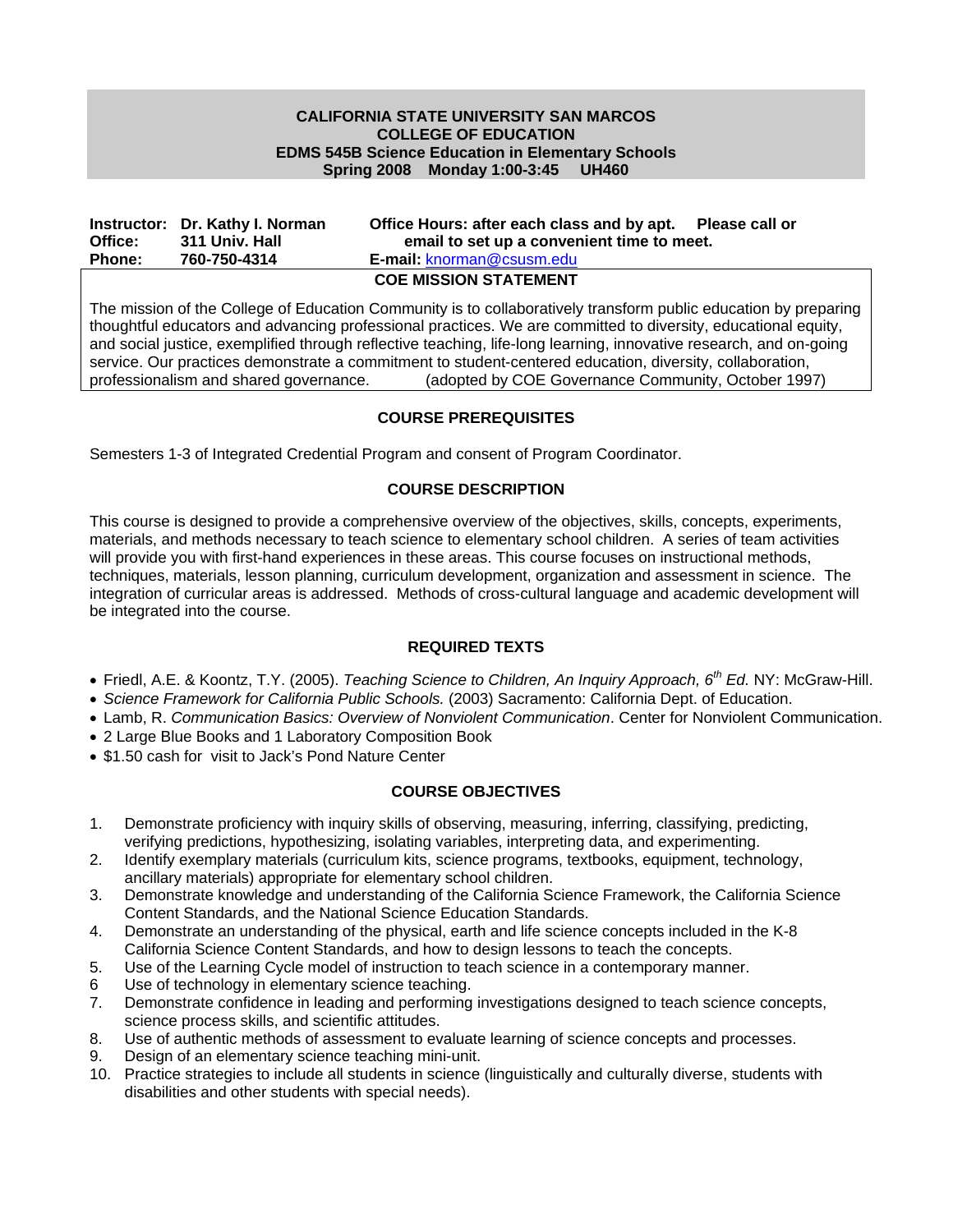### **COURSE TOPICS**

Constructivism & The Learning Cycle Model of Teaching Concept Mapping Learning Objectives & Science Concept Definitions Developing Essential Questions California Science Content Standards and the California Science Framework Teaching English Language Learners in Science Infusing Writing Activities in Science Lessons Science Curriculum Kits and State Approved Texts Science Process Skills and Scientific Attitudes Current Issues in Science Education Infusing Technology into Science Teaching Authentic Assessments in Science Science Projects, Student Research, Science Fairs Safety in the Science Class Inclusion and Teaching Science to Students with Special Needs Benchmarks and the National Science Education Standards

### **STUDENT LEARNING OUTCOMES**

#### **Teacher Performance Expectation (TPE) Competencies**

#### **Standards of Quality and Effectiveness for Professional Teacher Preparation Programs California Commission on Teacher Credentialing**

The course objectives, assignments, and assessments have been aligned with the CTC standards for the Multiple Subject Credential. This course is designed to help those seeking a California teaching credential to develop the skills, knowledge and attitudes necessary to assist schools and districts in implementing effective programs for all students. The successful candidate will be able to merge theory and practice in order to realize a comprehensive and extensive educational program for all students. You will be required to formally address the following TPEs in this course: TPE 1A Science and TPE 5. To successfully meet these TPEs, you should post a fully developed response on TaskStream by the due date/time indicated on the syllabus. Please attach your artifacts with your responses, and request feedback from me on TaskStream.

**\*\*NOTE**: Response drafts for TPE 1A and TPE 5 should be completed by you prior to class session 13 (April 28, 2008) which will be held in a computer lab on campus (place TBD). During this class session, your instructor will review both of your drafts and give suggestions for improving them if needed. You will be given points for this activity if both of your drafts are reviewed by your instructor during class session 13. Because the TPE assignment is considered a final examination, if you do not post both TPE entries and respective artifacts to TaskStream by the due date/time, you will not pass this course.

### **TPE 1A: Teaching Science in a Multiple Subject Assignment**

Candidates for a Multiple Subject Teaching Credential demonstrate the ability to teach the state-adopted academic content standards for students in science (K-8). They balance the focus of instruction between science information, concepts, and investigations. Their explanations, demonstrations, and class activities serve to illustrate science concepts and principles, scientific investigation, and experimentation. Candidates emphasize the importance of accuracy, precision, and estimation.

#### **TPE 5: Student Engagement**

Candidates for Teaching Credentials clearly communicate instructional objectives to students. They ensure the active and equitable participation of all students. They ensure that students understand what they are to do during instruction and monitor student progress toward academic goals. If students are struggling and off-task, candidates examine why and use strategies to re-engage them. Candidates encourage students to share and examine points of view during lessons. They use community resources, student experiences, and applied learning activities to make instruction relevant. They extend the intellectual quality of student thinking by asking stimulating questions and challenging student ideas. Candidates teach students to respond to and frame meaningful questions.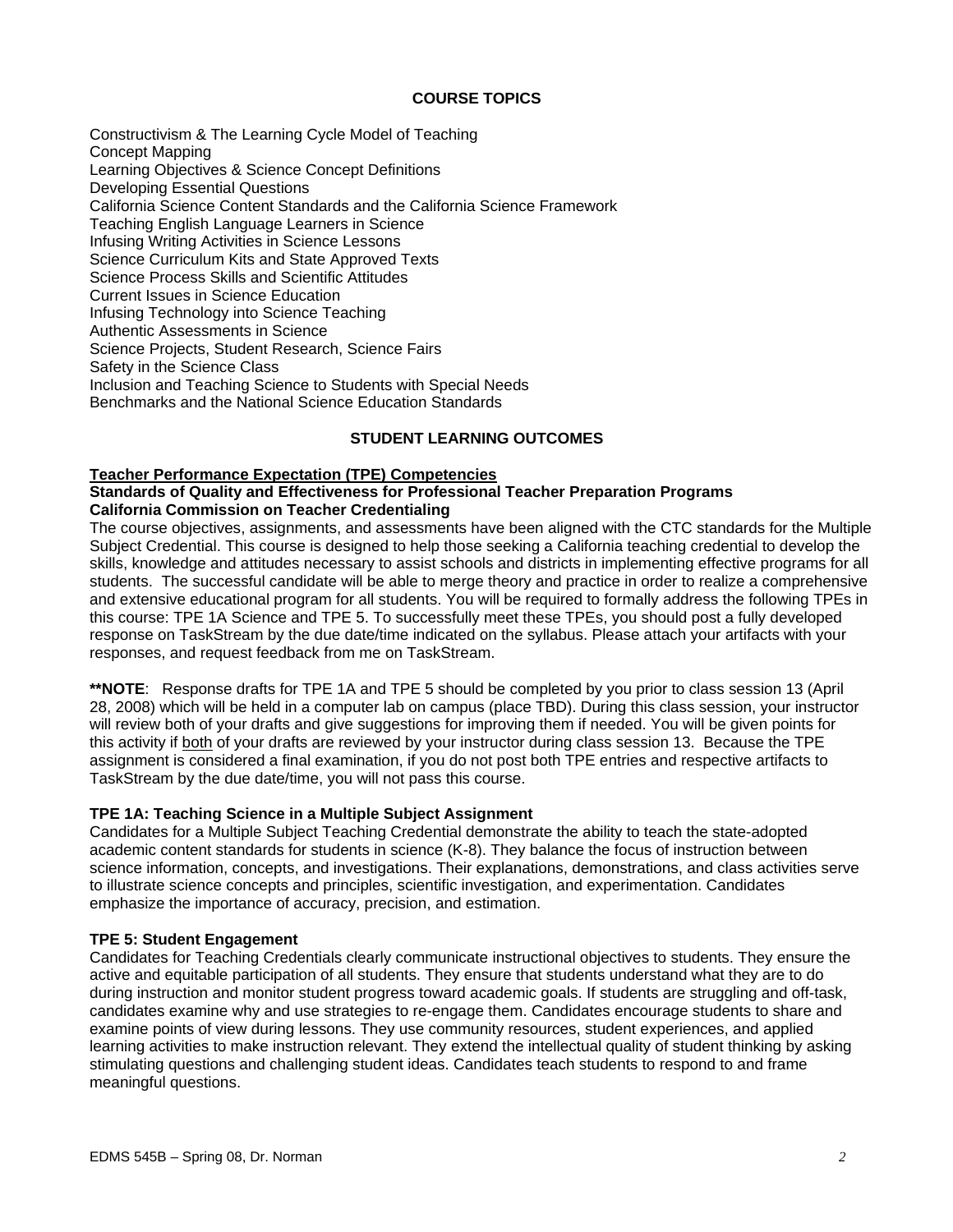### **INFUSED COMPETENCES**

#### **Authorization to Teach English Learners**

This credential program has been specifically designed to prepare teachers for the diversity of languages often encountered in California public school classrooms. The authorization to teach English learners is met through the infusion of content and experiences within the credential program, as well as additional coursework. Students successfully completing this program receive a credential with authorization to teach English learners. (approved by CCTC in SB 2042 Program Standards, August 02))

#### **Special Education**

Consistent with the intent to offer a seamless teaching credential in the College of Education, this course will demonstrate the collaborative infusion of special education competencies that reflect inclusive educational practices.

#### **Visual and Performing Arts**

This course encourages the infusion of the visual and performing arts in order to prepare our candidates with the skills to integrate the arts in their teaching. The Visual and Performing Arts Content Standards for California Public Schools (http://www.cde.ca.gov/cdepress/standards-pdfs/visual-performing-arts.pdf) describe what every student should know and be able to do in the visual and performing arts, pre-kindergarten through grade 12 in five strands: artistic perception; creative expression; historical and cultural context; aesthetic valuing; and connections, relationships and applications.

#### **Technology**

This course infuses technology competences to prepare our candidates to use technologies, emphasizing their use in both teaching practice and student learning.

### **COURSE POLICIES**

### **Attendance Policy**

Due to the dynamic and interactive nature of courses in the College of Education, all students are expected to attend all classes and participate actively. Absences and late arrivals/early departures will affect the final grade. At a minimum, students must attend more than 80% of class time, or s/he may not receive a passing grade for the course at the discretion of the instructor. Individual instructors may adopt more stringent attendance requirements. Should the student have extenuating circumstances, s/he should contact the instructor as soon as possible.

For this class, **if you are absent 2 days, your highest possible grade is a B. If you are absent more than 2 days, your highest possible grade is a C**, which means that you will not pass the course. **Late arrivals and early departures** will lower your course grade. For every two times that you are late or leave early, your course grade will be lowered by one letter grade. If you have an emergency or extenuating circumstances, please see the instructor to make arrangements accordingly. Absences do not change assignment due dates. With few exceptions, late assignments will not be accepted.

#### **Technology**

Students are expected to demonstrate competency in the use of various forms of technology (i.e. word processing, electronic mail, WebCT6, use of the Internet, and/or multimedia presentations). Specific requirements for course assignments with regard to technology are at the discretion of the instructor. Keep a digital copy of all assignments for use in your teaching portfolio. You must use your WebCT email account for this class. The best way to contact me is by WebCT email.

#### **\*\*\*Computer Use During Class**

*You are welcome to use a laptop computer in class when working on class assignments, for example. However, you will need to save checking email or other personal computer use for time outside of class. Most students find it disruptive when they are focusing on class activities or listening to presentations and can hear keyboarding in the classroom. Your kind consideration is greatly appreciated by all!*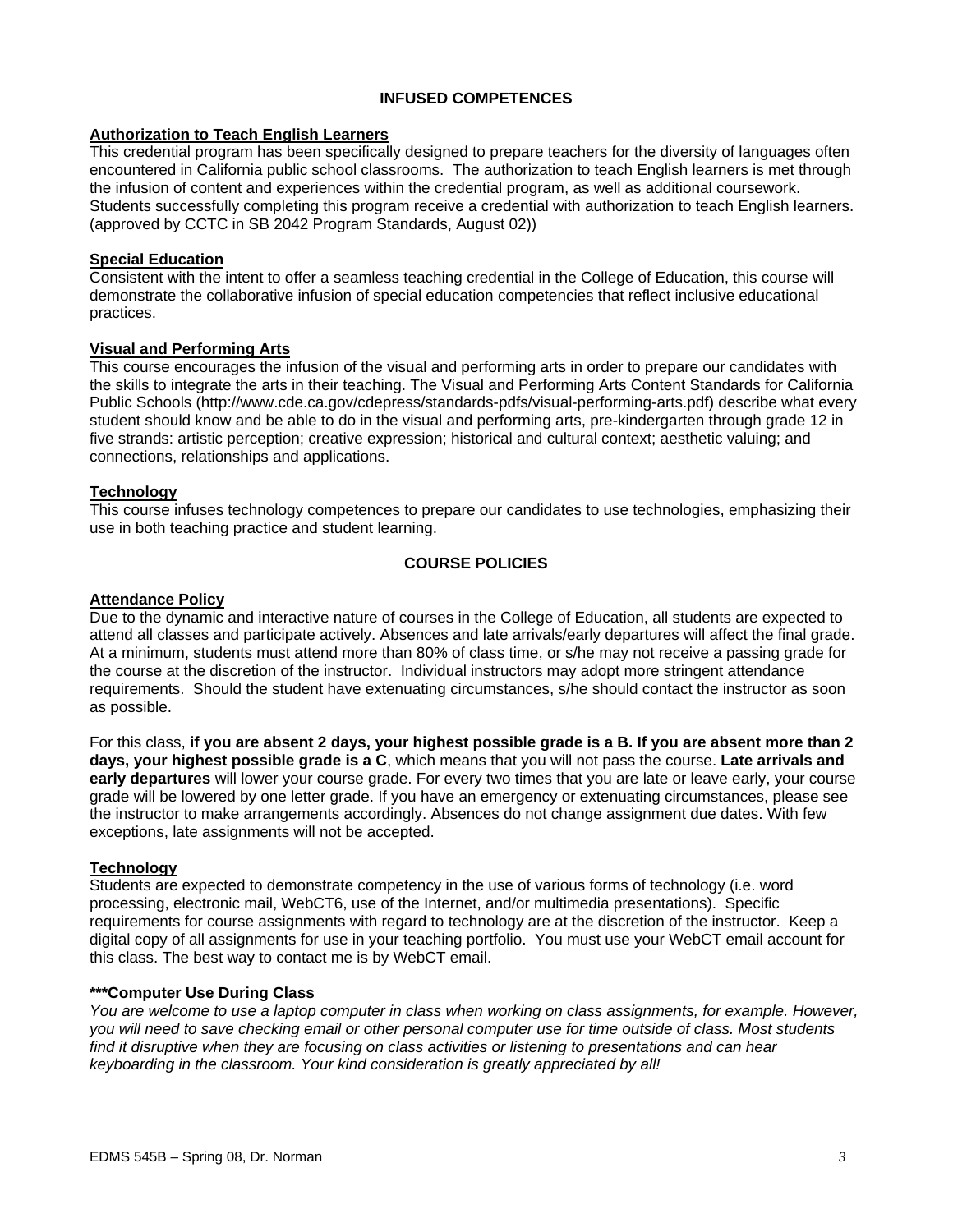### **CSUSM Academic Honesty Policy**

Students will be expected to adhere to standards of academic honesty and integrity, as outlined in the Student Academic Honesty Policy in the CSUSM University Catalog. All written work and oral assignments must be original work. All ideas/materials that are borrowed from other sources must have appropriate references to the original sources. Any quoted material should give credit to the source and be punctuated with quotation marks.

Students are responsible for honest completion of their work including examinations. There will be no tolerance for infractions. If you believe there has been an infraction by someone in the class, please bring it to the instructor's attention. The instructor reserves the right to discipline any student for academic dishonesty in accordance with the general rules and regulations of the university. Disciplinary action may include the lowering of grades and/or the assignment of a failing grade for an exam, assignment, or the class as a whole. Incidents of Academic Dishonesty will be reported to the Dean of Students. Sanctions at the University level may include suspension or expulsion from the University.

#### **Plagiarism**

As an educator, it is expected that each student will do his/her own work, and contribute equally to group projects and processes. Plagiarism or cheating is unacceptable under any circumstances. If you are in doubt about whether your work is paraphrased or plagiarized, see the Plagiarism Prevention for Students website http://library.csusm.edu/plagiarism/index.html. If there are questions about academic honesty, please consult the University catalog.

### **All University Writing Requirement**

In keeping with the All-University Writing Requirement, all 3-unit courses must have a writing component of at least 2,500 words (approximately 10 pages), which can be administered in a variety of ways. Writing requirements for this course will be met as described in the assignments.

#### **Person-First Language**

Use "person-first" language in all written and oral assignments and discussions (e.g., "student with autism" rather than "autistic student").

#### **Students With Disabilities Requiring Reasonable Accommodations**

Students must be approved for services by providing appropriate and recent documentation to the Office of Disabled Student Services (DSS). This office is located in Craven Hall 5205, and can be contacted by phone at (760) 750-4905, or TTY (760) 750-4909. Students authorized by DSS to receive reasonable accommodations should meet with their instructor during office hours or, in order to ensure confidentiality, in a more private setting.

# **GRADING STANDARDS**

| $A = 93-100$    | $B = 83 - 86$   | $C = 73-76$ |
|-----------------|-----------------|-------------|
| $A - = 90 - 92$ | $B - 80 - 82$   | $C - 70-72$ |
| $B+ = 87-89$    | $C_{+}$ = 77-79 | $F = 0.69$  |

- A 90-100%: Outstanding work on assignment, excellent syntheses of information and experiences, great insight and application, and excellent writing.
- B 80-89%: Completion of assignment in good form with good syntheses and application of information and experiences; writing is good.
- C 70-79%: Completion of assignment, adequate effort, adequate synthesis of information, and application of information and experiences, writing is adequate.
- D 60-69%: Incomplete assignment, inadequate effort and synthesis of information, writing is less than adequate.

It is expected that students will proofread and edit all their assignments prior to submission. Students will ensure that the text is error-free (grammar, spelling), and ideas are logically and concisely presented. The assignment's grade will be negatively affected as a result of this oversight. Each assignment will be graded approximately 80% on content and context (detail, logic, synthesis of information, depth of analysis, etc.), and 20% on mechanics. All reference/resource citations should use appropriate citation form. Please consult with the American Psychological Association (APA) format in the APA Manual,  $5<sup>th</sup>$  edition for citation guidance.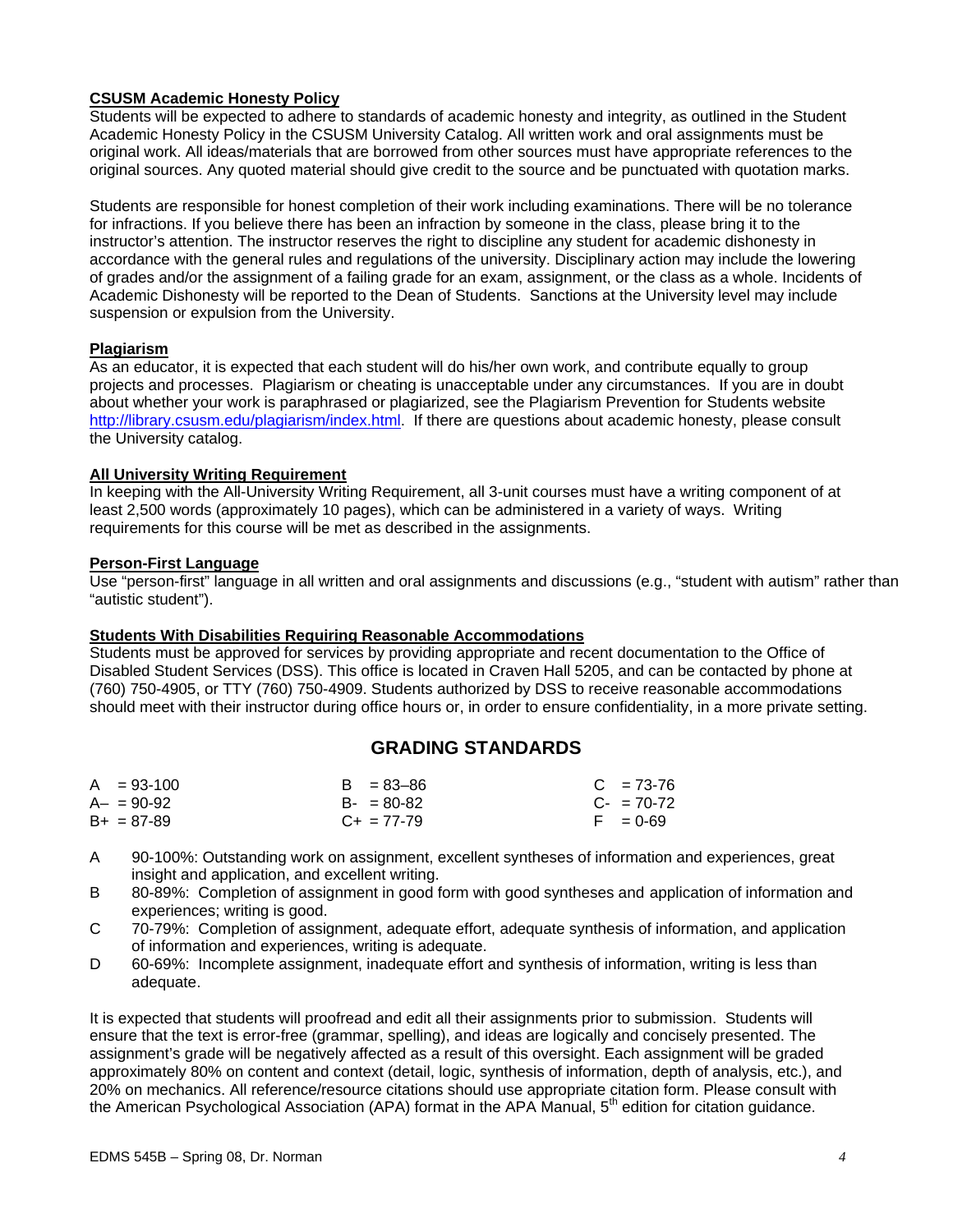You must maintain a B average (3.0 GPA) in your teacher education courses to receive a teaching credential from the State of California. Courses are not accepted if final course grades are below a C+.

Keep digital copies of all assignments for your Credential Program Electronic Portfolio. You will not be assigned a course grade unless all the assignments are turned in.

#### **ASSIGNMENTS**

Each written assignment is expected to have a clear organizational presentation and be free of grammar, punctuation and spelling errors. There will be a reduction in points for the above mentioned errors. Late assignments are not accepted. Prepare carefully for class, and be ready to discuss readings and assignments thoughtfully.

| 1. Active Participation and Collaboration (all or nothing credit given) | 5%  |
|-------------------------------------------------------------------------|-----|
| 2. Reading Journal (Concept Maps and Big Ideas Papers)                  | 10% |
| 3. California Science Framework and Standards Activity                  | 10% |
| 4. Leadership of Hands-on Science Lesson Activities                     | 20% |
| 5. Learning Cycle Lesson Drawings                                       | 5%  |
| 6. Learning Cycle Lesson Explanations                                   | 5%  |
| 7. Science Exploratorium Lesson Plan/Presentation                       | 10% |
| 8. Science Unit and Presentation                                        | 20% |
| 9. Course Reflection                                                    | 5%  |
| 10. Complete Science TPEs during last class                             | 10% |

### **DESCRIPTIONS OF ASSIGNMENTS**

#### **1. Active Participation and Collaboration (all or nothing credit) - 5%**

Teacher education is a professional preparation program and students will be expected to adhere to standards of dependability, professionalism, and academic honesty (refer to rubric attached to this syllabus). Grading will include a component of "professional demeanor." Students will conduct themselves in ways that are generally expected of those who are entering the education profession, including the following:

- On-time arrival to all class sessions and attendance for the entire class period
- Advance preparation of readings and timely submission of assignments
- A positive attitude at all times
- Active participation in all class discussions and activities
- Respectful interactions with the instructor and other students in all settings
- Carefully considered, culturally aware approaches to solution-finding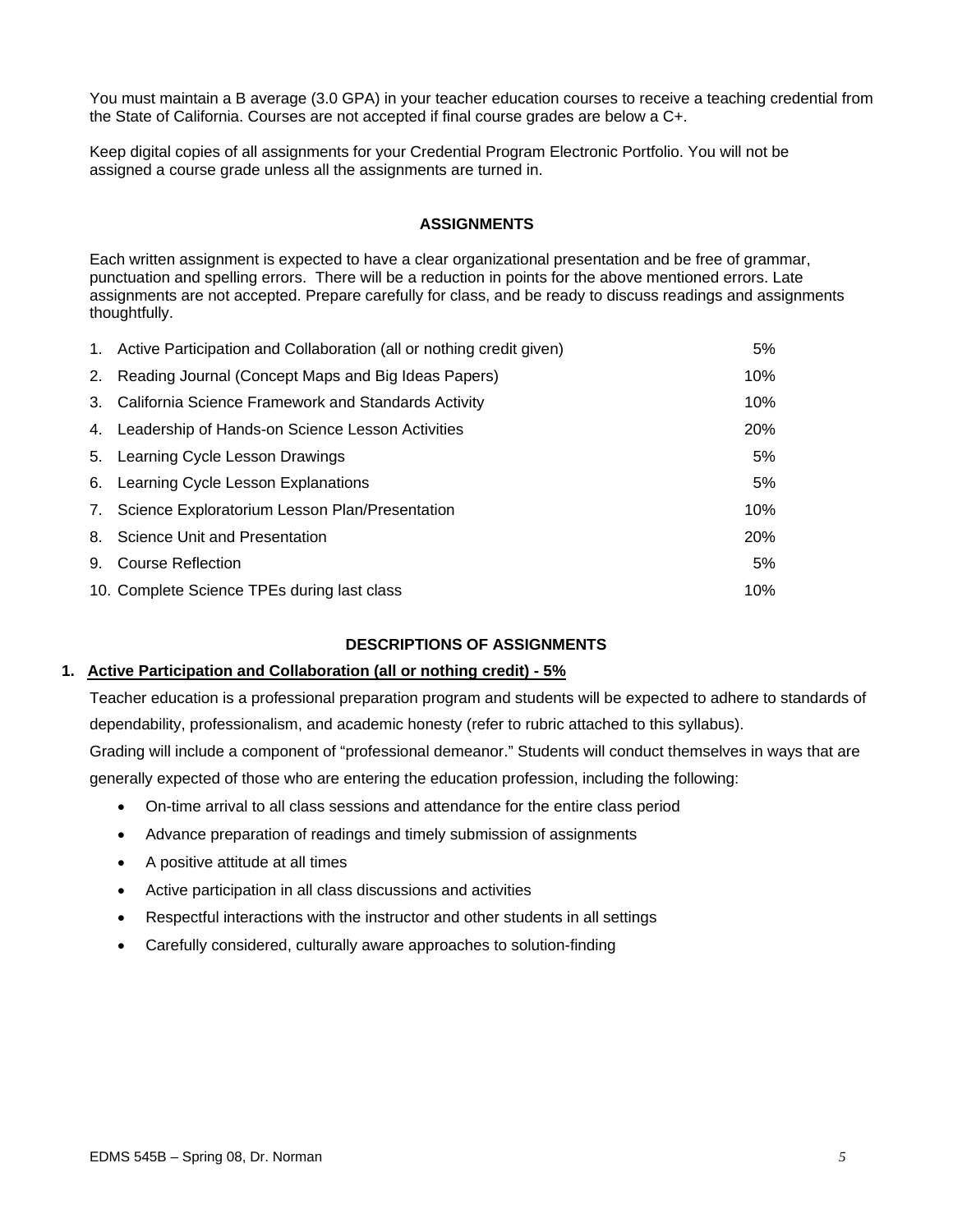# **PCP Rubric: Participation, Collaboration and Professionalism**

|                        | otuuchts are expecteu to actricity participate, conaborate, anu uchionstrate professionalism at air imies. |                          |                                   |                 |
|------------------------|------------------------------------------------------------------------------------------------------------|--------------------------|-----------------------------------|-----------------|
|                        | <b>Excellent</b>                                                                                           | Acceptable               | Unacceptable                      | <b>Comments</b> |
| <b>Attitude</b>        | Always displays a                                                                                          | Sometimes displays a     | Seldom has a positive             |                 |
| Do you show a          | positive attitude. May                                                                                     | positive attitude. May   | attitude. Often is                |                 |
| positive attitude      | offer constructive                                                                                         | offer constructive       | critical. Does not offer          |                 |
| toward class, "the     | criticism and include                                                                                      | criticism and include    | alternative solutions to          |                 |
| work" and              | alternatives that show                                                                                     | alternatives that show   | criticism.                        |                 |
| learning?              | initiative.                                                                                                | initiative.              |                                   |                 |
| <b>Participation</b>   | Attends every class,                                                                                       | Attends every class,     | Is not always ready               |                 |
|                        | always on time and                                                                                         | on time and prepared,    | when class time                   |                 |
| Do you participate in  | well prepared, and                                                                                         | and never leaves         | begins. Doesn't give              |                 |
| class discussions      | never leaves early.                                                                                        | early. Gives most        | full attention in class;          |                 |
| productively, sharing  | Gives closest                                                                                              | attention to class       | sometimes talks when              |                 |
| your knowledge and     | attention to class                                                                                         | activities and           | others are speaking.              |                 |
| understandings?        | activities & speakers.                                                                                     | speakers.                |                                   |                 |
| Professionalism        | Consistently behaves,                                                                                      | Most of the time,        | Seldom behaves,                   |                 |
| Do you exhibit         | talks and works in a                                                                                       | behaves, talks and       | talks, and works in a             |                 |
| professional           | professional manner,                                                                                       | works in a               | professional manner,              |                 |
| behavior at all        |                                                                                                            |                          |                                   |                 |
|                        | regardless of                                                                                              | professional manner.     | regardless of                     |                 |
| times?                 | task/topic.                                                                                                | Most of the time         | task/topic.<br>Rarely listens to, |                 |
| Collaboration          | Consistently listens to,                                                                                   |                          |                                   |                 |
| Can you monitor        | shares with, and                                                                                           | listens to, shares with, | shares with, and                  |                 |
| and adjust your        | supports the efforts of                                                                                    | and supports the         | supports the efforts of           |                 |
| participation to       | others. Tries to keep                                                                                      | efforts of others, but   | others. Is not always             |                 |
| allow for others'      | people working well                                                                                        | sometimes is not a       | a good team player.               |                 |
| ideas to be heard?     | together.                                                                                                  | good team member.        |                                   |                 |
| Are you supportive     |                                                                                                            |                          |                                   |                 |
| of others' ideas       |                                                                                                            |                          |                                   |                 |
| and work?              |                                                                                                            |                          |                                   |                 |
| <b>Contributions</b>   | Consistently provides                                                                                      | Most of the time         | Rarely provides useful            |                 |
| Do you contribute      | useful ideas; always                                                                                       | provides useful ideas    | ideas; not always                 |                 |
| to whole class and     | stays focused on the                                                                                       | and stays focused. A     | focused. Reluctant to             |                 |
| group work? Do         | task. Exhibits a lot of                                                                                    | satisfactory group       | participate. Lets                 |                 |
| you "do your           | effort and valuable                                                                                        | member who does          | others take charge.               |                 |
| share"?                | contributions.                                                                                             | what is required.        |                                   |                 |
| <b>Disposition</b>     | Consistently                                                                                               | Most of the time         | Rarely shows concern              |                 |
| toward teaching        | demonstrates concern                                                                                       | demonstrates concern     | in learning to teach all          |                 |
|                        | in learning to teach all                                                                                   | in learning to teach all | children. Rarely                  |                 |
| Do you exhibit a       | children. Always                                                                                           | children. Often          | demonstrates                      |                 |
| positive disposition   | demonstrates strong                                                                                        | demonstrates             | commitment toward                 |                 |
| towards teaching       | commitment toward                                                                                          | commitment toward        | developing (a) an                 |                 |
| all students?          | developing (a) an                                                                                          | developing (a) an        | understanding of                  |                 |
|                        | understanding of                                                                                           | understanding of         | children, (b) teaching            |                 |
|                        | children, (b) teaching                                                                                     | children, (b) teaching   | strategies, and (c)               |                 |
|                        | strategies, and (c)                                                                                        | strategies, and (c)      | knowledge of the                  |                 |
|                        | knowledge of the CA                                                                                        | knowledge of the         | CSTP's, TPE's, and                |                 |
|                        | Standards for the                                                                                          | CSTP's, TPE's, and       | <b>CA Content</b>                 |                 |
|                        | <b>Teaching Profession</b>                                                                                 | <b>CA Content</b>        | Standards.                        |                 |
|                        | (CSTP), Teacher                                                                                            | Standards.               |                                   |                 |
|                        | Performance                                                                                                |                          |                                   |                 |
|                        | Expectations (TPE),                                                                                        |                          |                                   |                 |
|                        | and CA Standards.                                                                                          |                          |                                   |                 |
| Leadership             | Shows strength                                                                                             | Effectively participates | Does not show                     |                 |
| Do you interact        | through leadership in                                                                                      | and contributes, but     | leadership in any area            |                 |
| productively with      | class activities; other                                                                                    | rarely shows             | of class.                         |                 |
| your peers and show    | students respect you                                                                                       | leadership qualities.    |                                   |                 |
| leadership initiative? | as a leader.                                                                                               |                          |                                   |                 |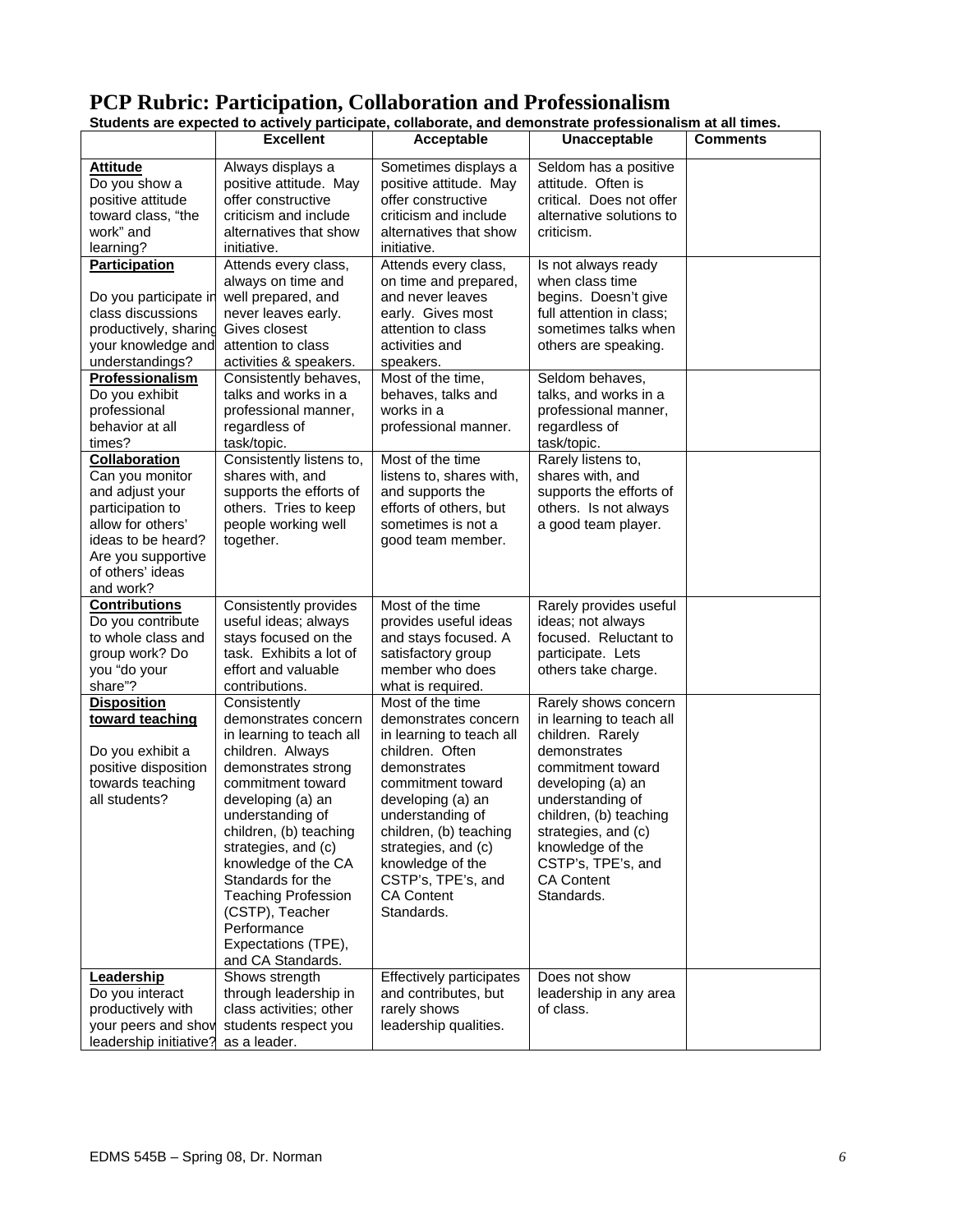### **2. Reading Journal** (individual**) - 10%**

The purpose of the journal entries is to help you carry the science content from short term into long term memory and understanding so that you can more easily teach science when you become a classroom teacher. The assigned readings provide an important foundation for your increasing understanding of how to effectively teach science. You will need two large Blue Books. Reading journals (blue books) will be collected each class session and will only receive full points if completed by the date indicated in the schedule. You must use Blue Books, although you may type and staple in your entry. Spiral paper stuck in Blue Books will not be accepted.

Each class session you will be required to complete journal entries for one chapter (your choice of which chapter from the assigned readings). The first journal entry, which will consist of a Big Ideas Paper for one of the chapter readings assigned for Class Session 2, is due by the start of class time. The Big Ideas Paper consists of explaining (a) the key science concepts and (b) teaching applications for one of the chapters assigned for that week (from whichever chapter you choose).Then for the next week (Session 3), you will create a Concept Map (following procedures taught in class) for one of the assigned chapter readings for that week (your choice of which chapter from the assigned readings). For Class Session 4, you will repeat the process for a Big Ideas paper, and the following week you will repeat the process for the Concept Map. This cycle/schedule will continue for the rest of the semester. Every week you will turn in the Blue Book. You will alternate making entries between your Large Blue Books so that while I am grading one, you are writing in the other.

• The Concept Map should include the 15-25 major concepts discussed in **one** chapter. Do not include information from the investigations, only the science content. The Concept Map must follow the Concept Mapping procedures taught in class.

Each concept map has a possible total of 9 points.

- a. Most general, inclusive Concept at top………………………..worth 1 point
- b. Map must show hierarchy………………………………….……worth1 point
- c. 15-25 concepts included………………………………………..worth 3 points
- d. 1-2 words (nouns) for Concepts……………………………......worth 2 points
- e. Verbs or prepositions for Linking Words between Concept…worth 2 points
- f. NOT mind-mapping or mind-webbing
- The Big Ideas paper should **explain 15-25 key science concepts** (not the investigations) from **one**  chapter reading. Be sure to write in complete sentences, not outlines, though the sentences may be bulleted. Your Big Ideas paper is **not** a reflection of your thoughts; it is a summary of the science content. Each Big Ideas paper is worth a total of 9 points.
	- a. Complete sentences…………………………………………………..worth 4 points
	- b. Major science concepts included…………………………………….worth 5 points

For both Big Ideas Papers and Concept Maps, (a) indicate on each page of your Large Blue Book the title of the Chapter you are outlining, (b) write your name and date at the top of each page and (c) number each page.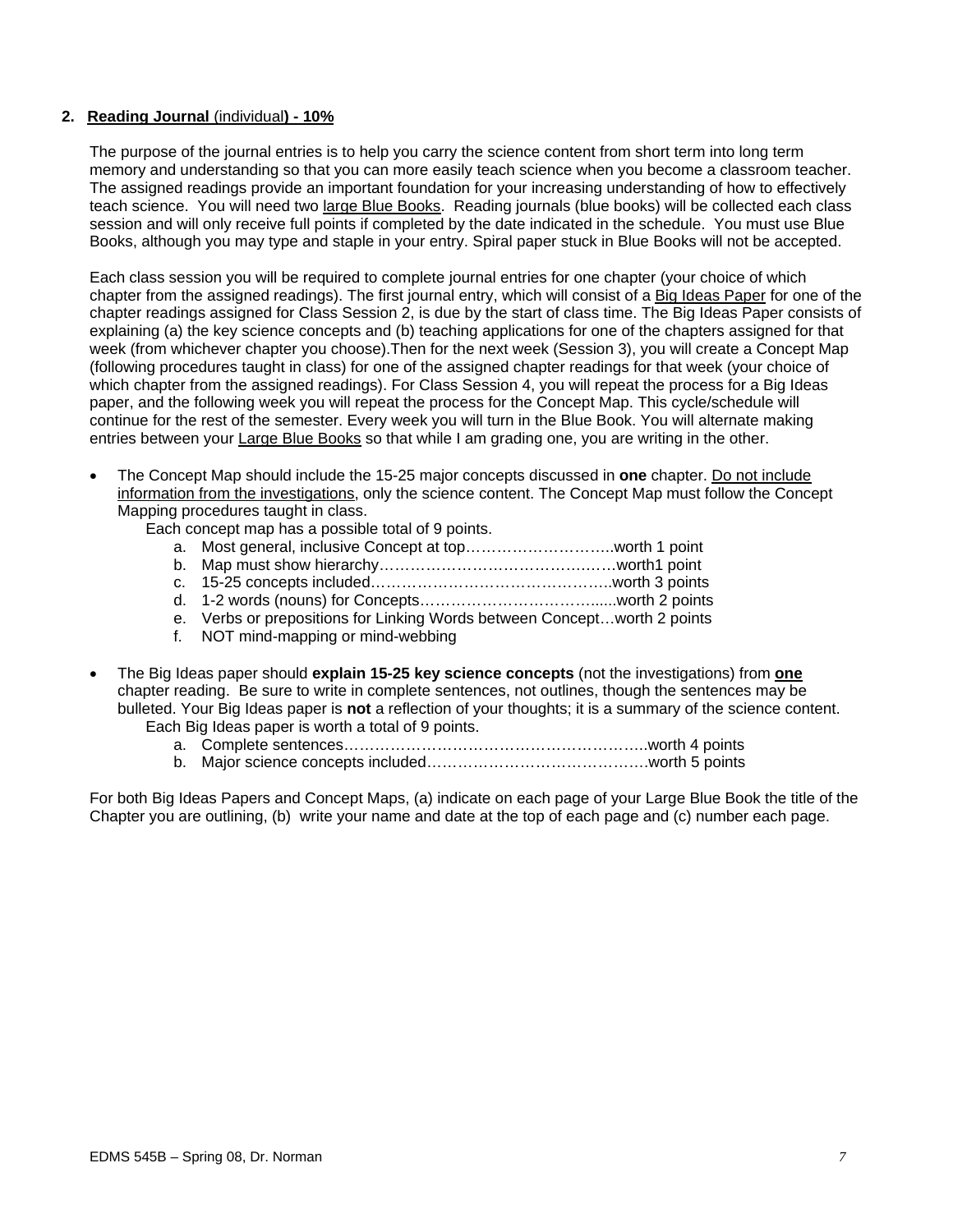### **3. California Science Framework and Standards Activity** - **10%**

Purpose of the assignment: To read a portion of the California Science Framework and the Standards for a particular grade. You will write your individual response to the readings. Then you will work with your partner to prepare and do a presentation to the class. It is essential that you do the reading and the writeups BEFORE you meet with your partner.

### **3a. Framework summary response: (Individual) – 3%**

- Read the first part of the California Science Framework, up to page 22. This includes Board Policy, the Introduction and Chapters One and Two.
- Think about the reading holistically.
- Type about a page, in your own words, that answers these questions: What were the most important ideas addressed in the reading? How does science teaching differ from instruction in other subjects? What are the most important elements of a strong science instructional program? Come to class prepared to discuss the questions and turn in your answers.

### **3b. Grade level Science standard response: (Individual) – 3%**

- Using the standard for your chosen grade, pick a line item from physical science, life science, and earth science. For each one, come up with a brief description of an activity that children in that grade can do that also addresses one of the Investigation and Experimentation standards for the grade.
- You should end up with three sections, each of which includes a content line (physical, life, or earth science), an Investigation and Experimentation line, and a one or two sentence description of an activity that combines the two. The whole thing should be about a page.
- See example next page.

### **3c. Team preparation and presentation – (in class with your partner)** – 4%

Get together with your partner. Look at the activities that you both wrote up for Assignment 2b. Choose one activity.

- With your partner, write up a lesson plan for the activity (with objectives, assessment, and a brief description of the activity}. Put it on chart paper or PowerPoint so it can be easily presented to the class. Make sure you quote the line from the standard on which your lesson plan is based.
- With your partner, come up with a brief overview of the Science Standards for your grade. Don't try to give us every single line of the standard. Summarize it in such a way that we see generally what students are supposed to learn in physical, earth, and life science and in investigation and experimentation in that grade.
- In 5 minutes or less, present your lesson plan and standards choices. Be prepared to explain why your lesson plan represents really good science for kids.
- Your grade for this assignment will be based on the content and quality of your presentation, and on the level of collaboration with your partner.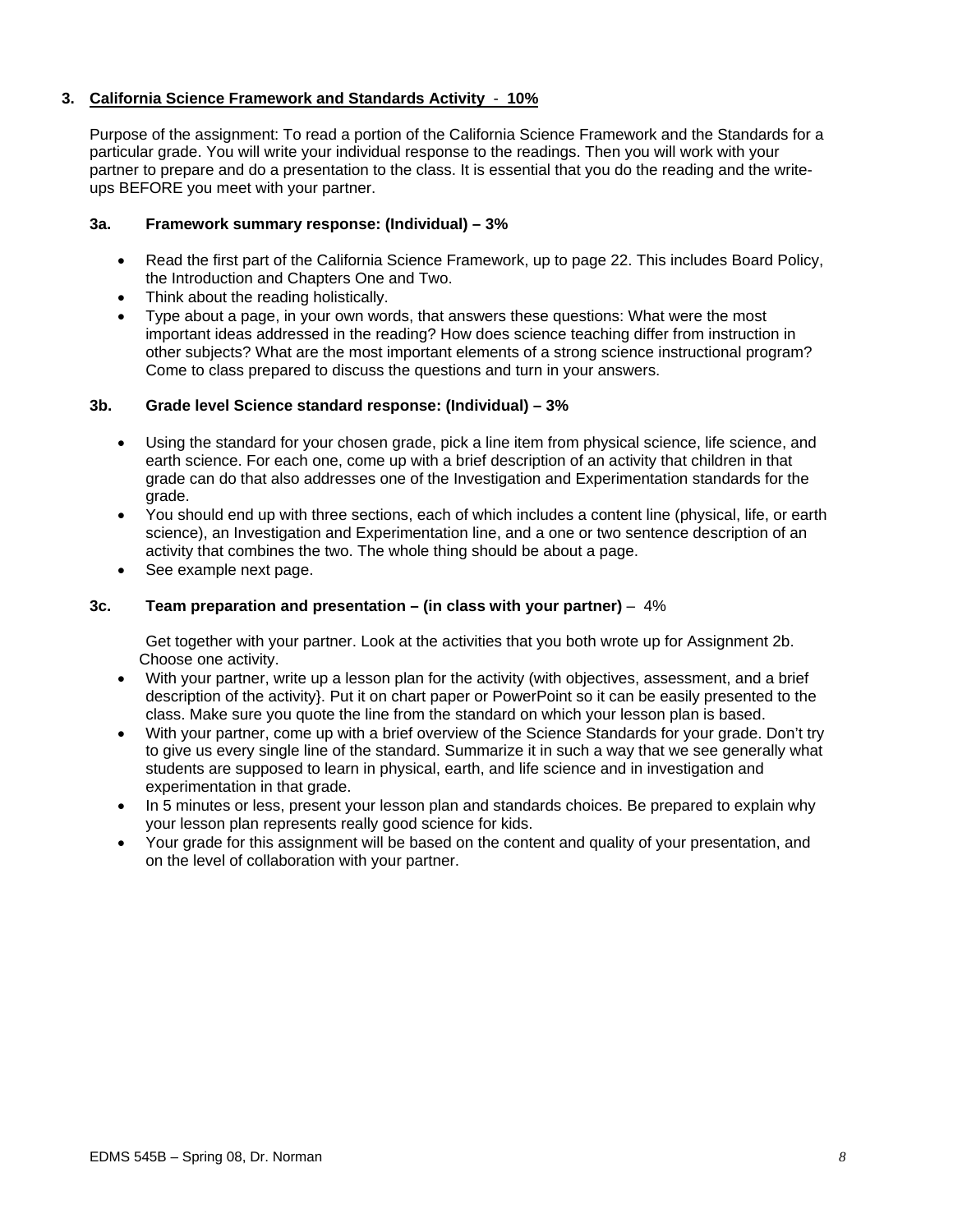#### **Sample Response to Assignment 3b**.

#### Grade Four

#### Physical Science

1b. Students know how to build a simple compass and use it to detect magnetic effects, including the Earth's magnetic field

Investigation and Experimentation

6f. Follow a set of written instructions for a scientific investigation.

#### Activity

Following directions from the Internet, the students will work in partner pairs to build compasses, using paper cups, thread, a needle and a magnet. They will observe and record the action of the compass indoors and outdoors, and in proximity to various objects.

### Life Science

2c. Students know decomposers; including many fungi, insects, and microorganisms, recycle matter from dead plants and animals.

#### Investigation and Experimentation

6c. Formulate and justify predictions based on cause-and-effect relationships.

### **Activity**

The students will predict the growth of mold on bread that has no preservatives. They will observe and record the progress of the mold in various circumstances (if the bread is left in the open air, if the bread is in a closed sandwich bag, etc.)

#### Earth Science

5c. Students know moving water erodes landforms, reshaping the land by taking it away from some places and depositing it as pebbles, sand, silt, and mud in other places (weathering, transport, and deposition).

#### Investigation and Experimentation

6b. Measure and estimate the weight, length, or volume of objects.

#### Activity

In groups of four, students will create landforms (using common dirt) on cookie sheets. They will add measured amounts of water to their landforms, and will collect and measure the dirt that runs off.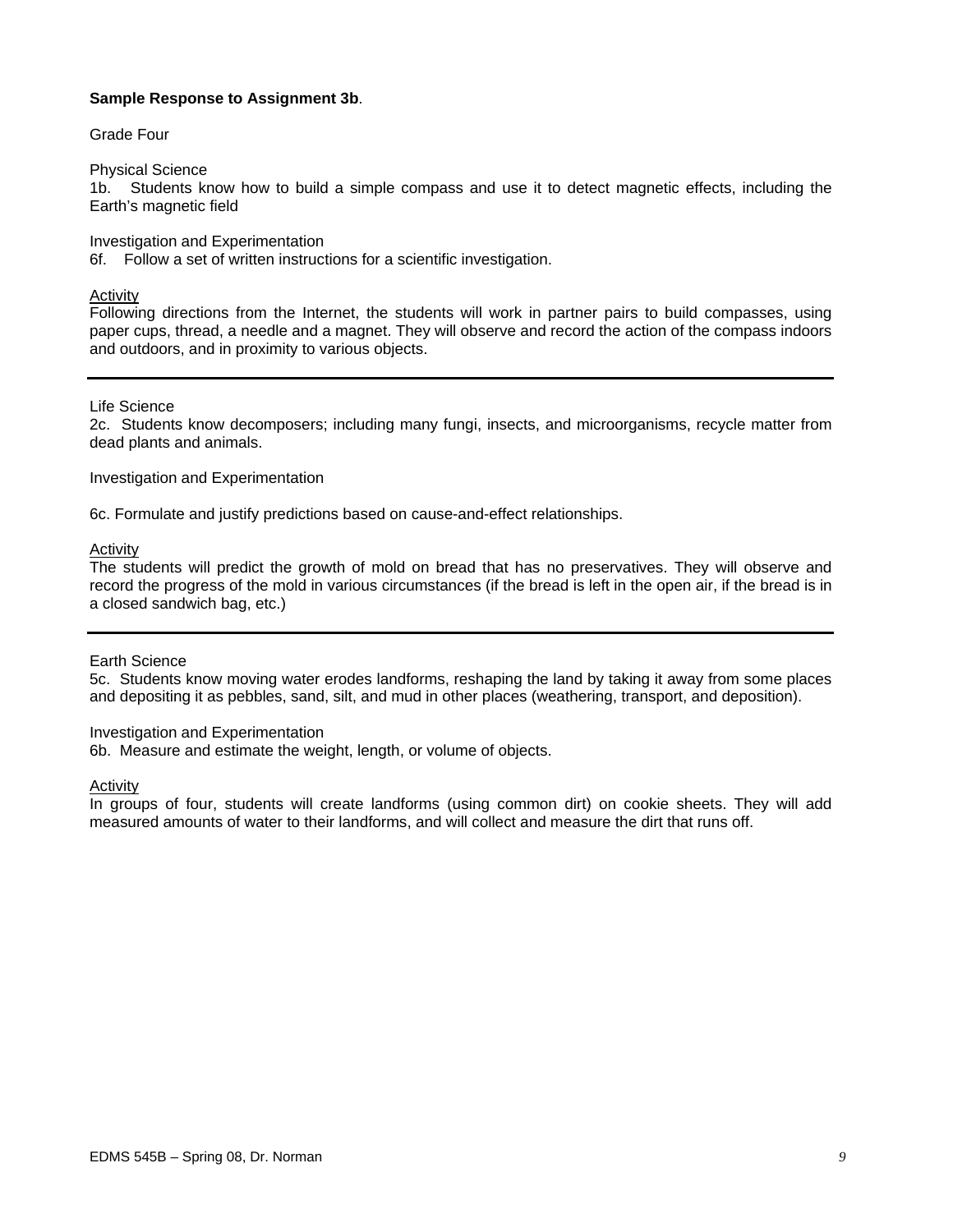### **4. Leadership of Hands-on Science Lesson Activities** (pairs) **- 20%**

#### NOTE: These are also called Learning Cycle Lessons.

Students will lead hands-on science lessons during class. The lessons should model inquiry instruction, good questioning skills, and be content-understandable and non-judgmental. The lessons should be based on the CA Science Content Standards. Strategies for English language learners, technology integration, and methods for teaching students with disabilities should be included.

You will work in pairs to lead science lessons based on the Learning Cycle Model of Instruction. You will teach these to your classmates. Each lesson will be allocated 35-40 minutes of class time to teach. Your classmates will not role-play elementary students, but will learn the science content and how to teach it. Treat your classmates as teachers, not elementary students.

The lessons should include hands-on lessons, and should emphasize particular science concepts. The Exploration and Application phases of the Learning Cycle require different hands-on science activities using manipulatives. **ALWAYS begin Exploration with students making PREDICTIONS**. Hands-on activities are NOT reading or completing worksheets (though they may require students to read something or complete lab observation sheets). You should take the activities "off of paper" and require students to use the science process skills with science manipulatives. **You need to know and demonstrate the stages of the Learning Cycle, or you will not be given credit for your lesson.**

Be sure you understand the concepts you are emphasizing, and that you can explain them. The lessons should be developmentally appropriate for K-6, and should follow the NSTA Safety Guidelines. **Begin the lesson by writing essential questions about the lesson on the board, for students to consider during the lesson.**  These questions should be **higher level questions** (analysis, synthesis or evaluation level) according to Bloom's Taxonomy. Make sure that you include the **3 stages of the Learning Cycle**. **Begin the lesson with students writing their predictions about the outcomes of the activity**. Make sure that science content background and applications to everyday life are addressed. You need to **EXPLAIN** Strategies for English language learners and adaptations for students with disabilities.

Prepare a PowerPoint Presentation to use in your lesson. The presentation should include a detailed explanation of the science content, as well as a list and definitions of science concepts important to the lesson. Additionally, include a list of at least 3 web sites (with short descriptions) that address the science topic and concepts through simulations, graphics and movies. You should have links to these web sites and show examples during the lesson. **Bring children's literature reflecting science concepts to class to showcase.**

Science Lesson Plan Handout

- Prepare a handout which includes the information under Lesson Plan Format, making sure you include:
	- o names at the top
	- o references at the end of the lesson plan.

IMPORTANT NOTE: At least four full days PRIOR to your presentation, email your complete lesson plan and your PowerPoint Presentation to the instructor for review. (Failure to email the completed lesson and PowerPoint to the instructor at least 4 days prior to your presentation will **count 10 points off your grade for this assignment**.) Include your cohort name and # and the date you will present to the class in the email. After I email you back regarding needed changes and you make revisions, email the revised ones to me and I will approve them.

Bring copies of the data sheets for students in the class, and post the lesson plan and data sheets to the WebCT DISCUSSION thread for *Leadership of Hands-on Science Lesson Activities*

**Please email final lesson plan and PowerPoint to knorman@csusm.edu 4 days prior to presenting. On the day of your lesson presentation, please begin the lesson by turning in 1 copy of the rubric completed as a self-evaluation along with 1 paper copy of your lesson plan to the instructor. Failure to do so will result in 10 points off your grade for this assignment.**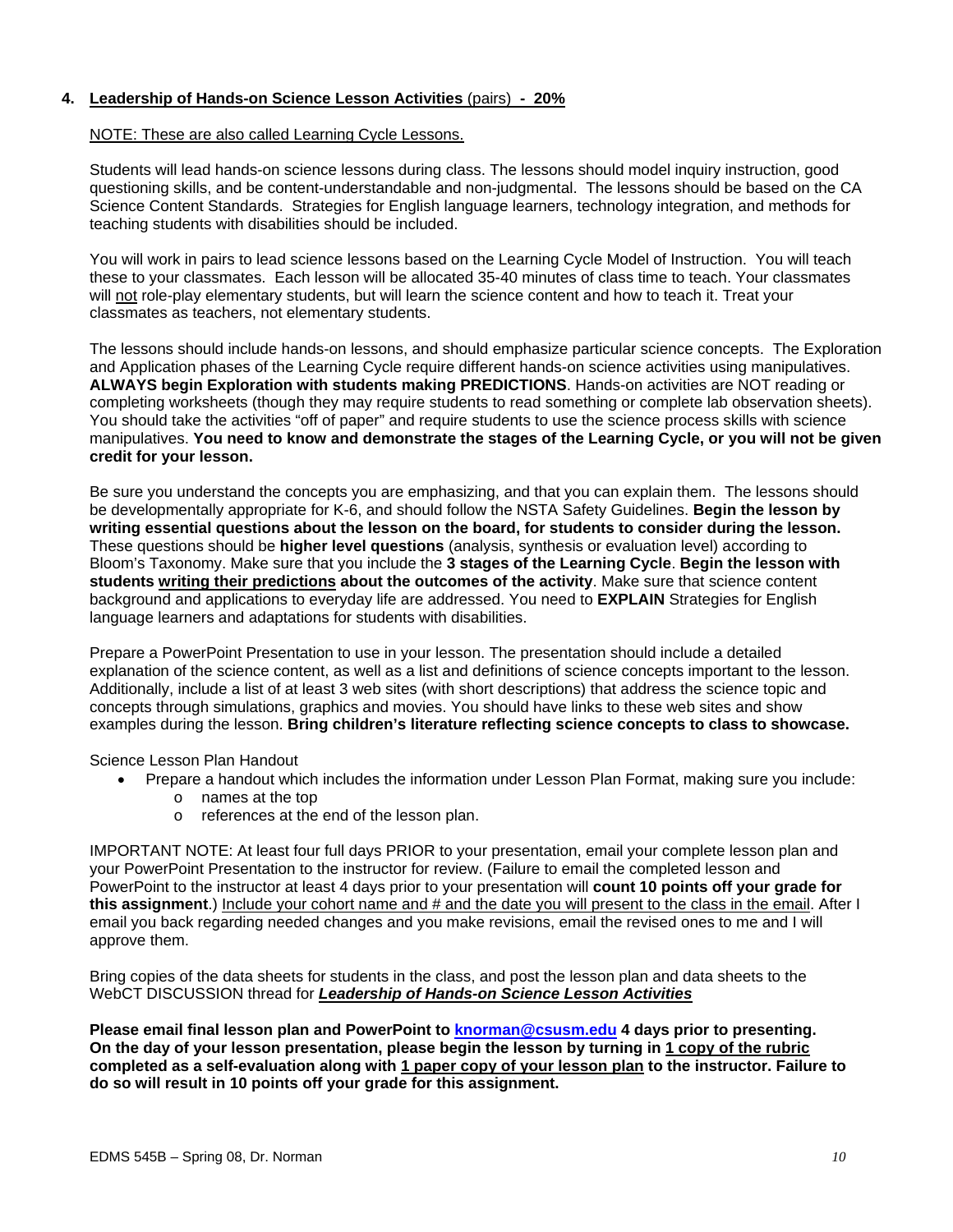#### **Lesson Plan Format**

**Lesson Title**: What is the title of your lesson?

**Grade Level**: What is the grade level?

**Student Groupings**: How will you group students for instruction?

**Materials/Resources/Technology:** What does the teacher need? What do the students need?

**California Science Content Standard(s):** What standards are addressed? Include at least 1 science area (life science, physical science, or earth science) standard and 1 investigation standard.

**Lesson Objective(s):** What do you want students to be able to do? Write in complete sentences. Use an action verb and explain how students will demonstrate their new knowledge and understanding. "The students will

**Science Concept(s):** What are you trying to teach? Do not say "The students will \_\_\_\_." (That is an objective, not a concept.)

**Essential Questions** (higher level; see Bloom's taxonomy): What are your essential questions for this concept? What leads to the big idea? (be sure these are not lower level fact or info. questions)

**Lesson Procedures:** Explain the procedures for each. Include what the teacher will do and what the students will do.

#### **The Learning Cycle**

**a. Exploration** (Begin with students making predictions; then have a hands-on SCIENCE activity.)

- **b. Concept Invention** (Make sure students share and discuss data and ideas in the first part of this stage; then teacher introduces new terms and provides further explanations.)
- **c. Concept Application** (Should be a 2<sup>nd</sup> hands-on SCIENCE activity.)

#### **Accommodations/Adaptations/Applications:**

- $\triangleright$  Strategies for English language learners and explanations (at least 3)
- $\triangleright$  Adaptations for students with disabilities and explanations (at least 3)
- $\triangleright$  Applications to everyday life and explanations (at least 3)

**Science Content Background: (**at least 1 full page) summary of the content background

**Web Sites**: 3 interactive relevant web sites with descriptions

**Children's Literature Books**: Title, author, publisher, year of 2 children's books on the topic. BRING BOOKS TO CLASS.

**Arts Standards Integration**: Explain how you will integrate learning in the Arts. List Arts Standard.

**References:** Title, author, publisher, year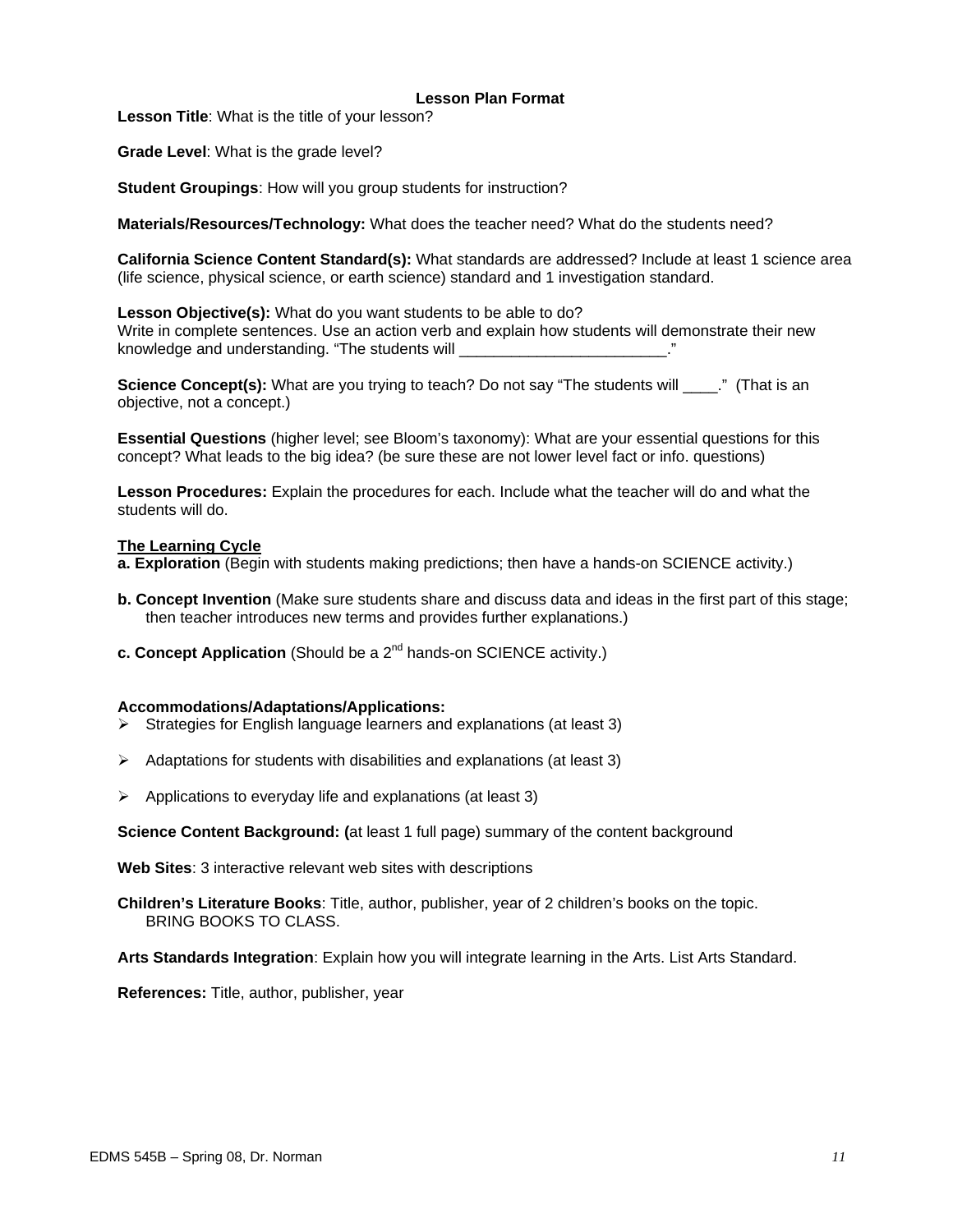### **5. Learning Cycle Lesson Drawings** (individual) **- 5%**

In your Lab Book—Reserve the first page in your Lab Book for a **Title Page**, and reserve the next 2 pages for your **Table of Contents**. After each Learning Cycle presentation, you will make a drawing illustrating what you learned during the lesson. Number each drawing (Drawing #1, #2, #3, etc.). **At the top of each page, write the date, title and number of the drawing**. **Label the drawing with the title of the lesson**. Be sure to pay attention during the lesson so that you have something to draw and a given drawing illustrates your understanding of the lesson. You must **legibly label** parts of drawings. **Drawings should illustrate the major science concepts** that students were supposed to learn. Drawings will be assessed based on the following criteria:

- **Does the Drawing illustrate the major science concepts taught in the lesson?**
- **Does the Drawing include legible labels?**
- **Does the Drawing make "sense"? Can one look at it and understand what was taught?**

### **6. Learning Cycle Lesson Explanations** (individual) **- 5%**

In your Lab Book--On the page immediately following each Drawing for a given Learning Cycle presentation, you will write an explanation of the science concepts taught—about ½-1 page in length. Number each Explanation (Explanation #1, #2, #3, etc.). **At the top of each page, write the date, title and number of the Explanation. Label the Explanation with the title of the lesson**. Be sure to pay attention during the lesson so that you have something to explain! Each explanation should be a complete description of the major science concepts that students were to learn during the lesson. Explanations will be assessed based on the following criteria:

- **Does the Explanation describe the major science concepts taught in the lesson?**
- **Does the Explanation make "sense"? Can one read it and understand what was taught?**
- **Is each Explanation on a separate page from the drawings and the other explanations?**

**NOTE!** You should have Drawings and Explanations for all lessons except for the one you present.

#### **7. Science Exploratorium Lesson Plan/Presentation** (pairs) **10%**

Develop an inquiry activity to teach to elementary students. You may work in pairs on this assignment. You will prepare a hands-on science lesson and poster reflecting a science concept. You will present the lesson at our Elementary School Science Exploratorium. Prior to teaching the lesson, turn it in to your instructor for review. Be sure you understand the concept(s) you are emphasizing, and that you can explain them. Please ensure that your activities should follow the NSTA Safety Guidelines. The lessons should include hands-on tasks, and should emphasize particular science concepts. The Exploration and Application phases of the Learning Cycle must require different hands-on science activities using manipulatives. Hands-on activities are NOT reading or completing worksheets (though they may require students to read something or complete lab observation sheets). You should take the activities "off of paper" and require students to use the science process skills with science manipulatives.)

Type up a one-page abbreviated Lesson Plan (refer to LP format on the following page) with your names at the top and REFERENCES at the end of the lesson plan.

Prior to the Exploratorium, turn in the completed Self-Evaluation Rubric.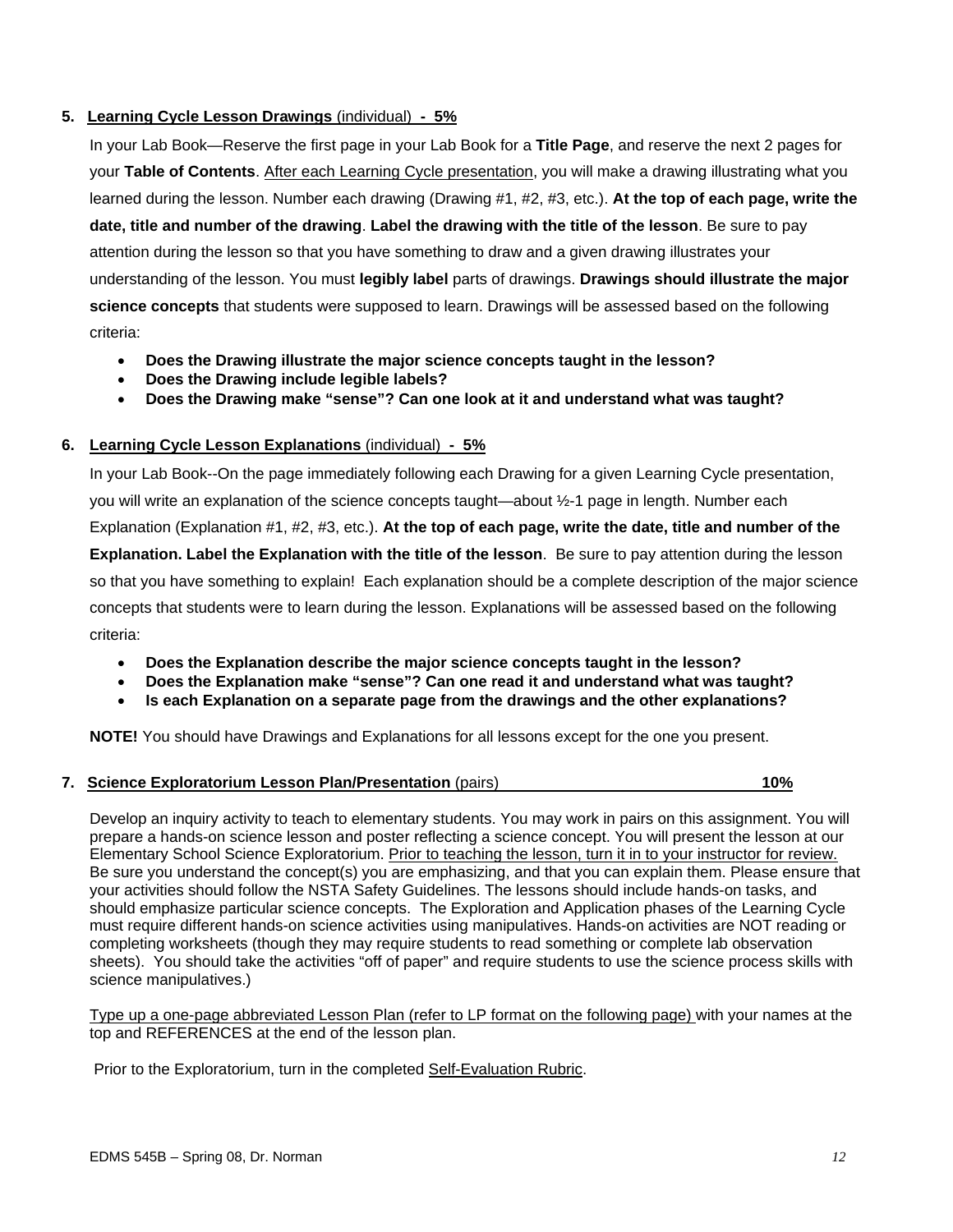### **Science Exploratorium Lesson Plan Format (Learning Cycle)**

**Lesson Title**: What is the title of your lesson?

#### **California Science Content Standards addressed**

**Lesson Objective(s):** What do you want students to be able to do? Write in complete sentences. Use an action verb and explain how students will demonstrate their new knowledge and understanding. "The students will example and understanding."

#### **Science Concept(s):** What are you trying to teach?

Do not say "The students will \_\_\_\_." (That is an objective, not a science concept.)

**Essential Question(s):** What are your essential question(s) for this concept?

**Materials/Resources/Technology:** What does the teacher need? What do the students need?

**Lesson Procedures:** BRIEFLY explain the procedures for each. Include what the teacher will do and what the students will do.

#### **Learning Cycle:**

- **a. Exploration** (Begin with students making predictions; then have a hands-on SCIENCE activity.)
- **b. Concept Invention** (Make sure students share and discuss data and ideas in the first part of this stage; then teacher introduces new terms and provides further explanations.)
- **c.** Concept Application (Should be a 2<sup>nd</sup> hands-on SCIENCE activity.)

**References:** Title, author, publisher, year of resources

\*\*NOTE: We will share Exploratorium plans so that all students leave with plans for all lessons, which you may use during student teaching.

#### **Exploratorium Reflection** (individual) –

Turn in at class session after the Exploratorium. Respond to the following

- a. How did the children respond? (What did they say and do?)
- b. How do the children's actions and responses demonstrate their level of understanding?
- c. How did you (or can you) improve upon your lesson to facilitate understanding?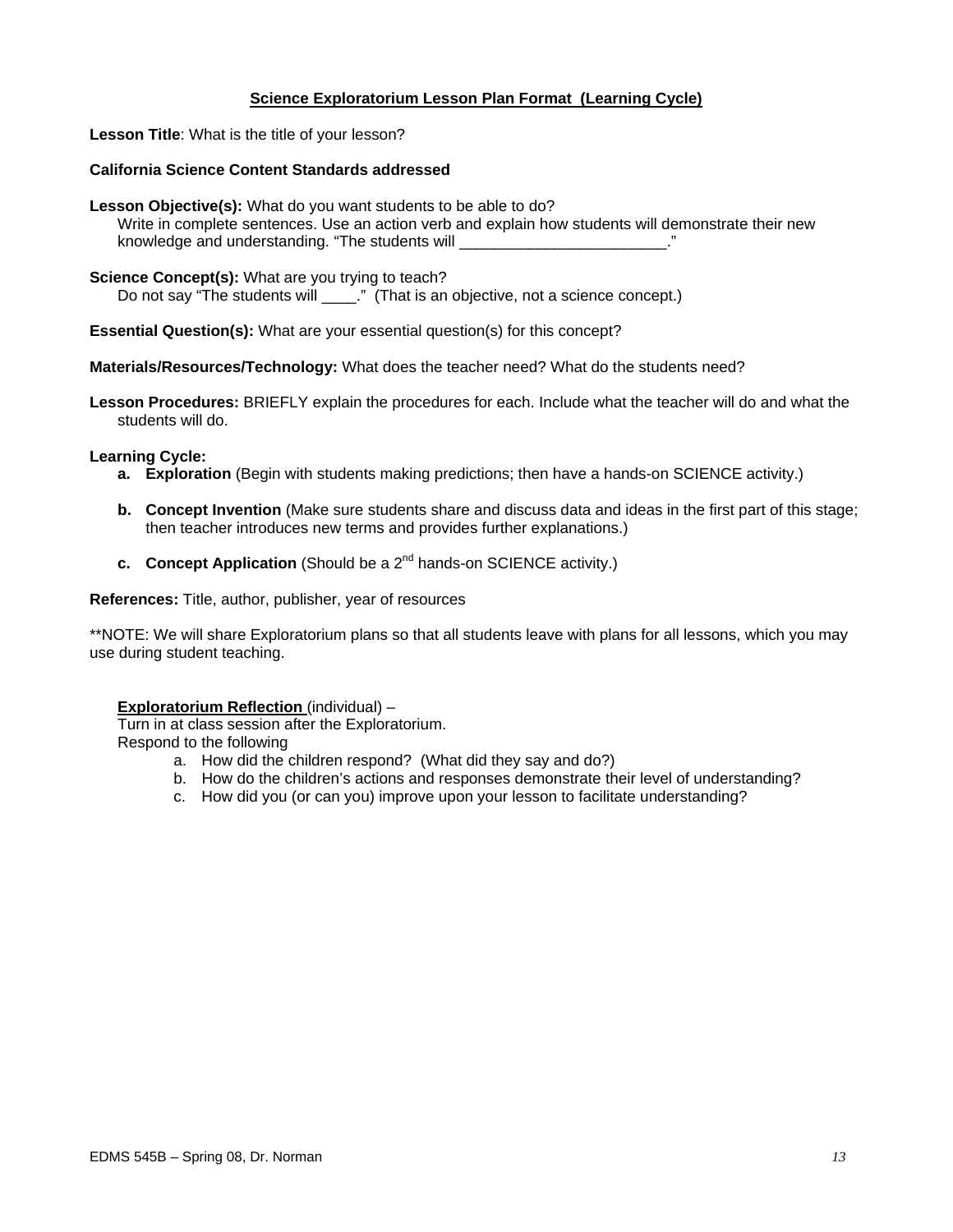### **8. Science Curriculum/Presentation** (teams of four; each writes one unit) **20%**

The goal of this assignment is for you to develop year-long plans for instruction in science based on the California Science Content Standards, as well as develop skills for teaching in the elementary grades. For this assignment, you will plan a year of science instruction for one grade level, based on the California Science Content Standards. You will divide the Science Content Standards for one grade level into four units. For each unit, you will use the science standards (and their descriptions in the Science Framework) to design enduring understandings, desired outcomes, end-of-unit assessments, and rubrics to use in grading the assessments. For the final part of this assignment you will develop ideas for three learning cycle lessons for each unit, based on the Science Standards, Enduring Understandings, Desired Outcomes and Final Assessments in the units. You will work in a group of four-- the same group for your project in your science course. You will relate the science course project topic to this Science Curriculum Plan.

When you complete this assignment, you will have a curriculum plan for teaching the science standards, units and lessons for teaching science for a full year for one grade level. We will share these, so that everyone leaves with curriculum plans, units and lessons for a full year of teaching science at all grade levels. You may share these with your cooperating teachers and use them in your student teaching.

### **Year-Long Science Curriculum**

| <b>Unit Title</b> |  |  |
|-------------------|--|--|

**1. Timeline in weeks** 

Grade:

- **2. Standards**  Content (Physical, Life, Earth Science)Standards Investigation and Experimentation Standards
- **3. Enduring Understandings** (info and processes you hope students remember and understand next year)
- **4. Desired Outcomes** (reads like an objective; tell what students can DO after instruction)
- **5. Final Summative Assessment over Unit** (end of unit assessment over the whole unit, all standards)
- **6. Rubric listing Criteria that you will look for in Final Assessment**

|  | <b>Rubric over Final Assessment</b> |
|--|-------------------------------------|
|  |                                     |

| Criteria | <b>Exceeds Expectations</b> | Meets Expectations | <b>Below Expectations</b> | Points<br>Comments |
|----------|-----------------------------|--------------------|---------------------------|--------------------|
|          |                             |                    |                           |                    |
|          |                             |                    |                           |                    |

### **7. Ideas for 3 Lessons for each Unit-**

- Each Lesson should include:
	- 1. Title
	- 2. Standard numbers
	- 3. Ideas for
		- a. Exploration (2-3 lines) (Begin with students making predictions; then have a hands-on SCIENCE activity.)
		- b. Concept Invention (2-3 lines) (Make sure students share and discuss data and ideas in the first part of this stage; then teacher introduces new terms and provides further explanations.)
		- c. Concept Application (2-3 lines) (Should be a 2<sup>nd</sup> hands-on SCIENCE activity.)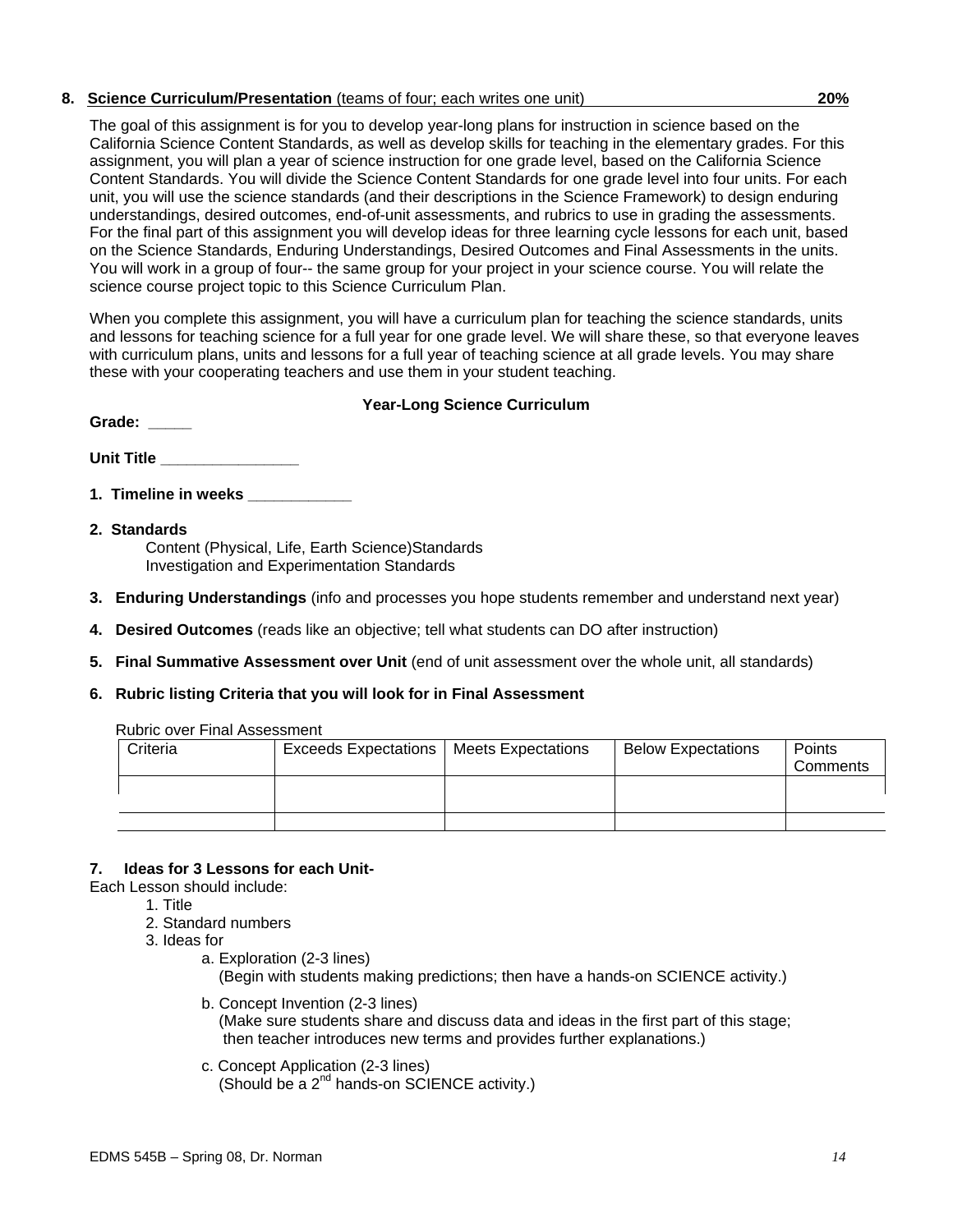| 9. Course Reflection (individual) |  |
|-----------------------------------|--|
|-----------------------------------|--|

Instructions will be given in class. Typed course reflections will be due the last class.

# 10. **Completion Science TPEs in Class** (individual) **10%**

This will be the final class activity, completed in a computer lab. You must bring drafts to class and include at least 2 artifacts (evidence, demonstrated through completed assignments you attach to your TPE entry) for EACH TPE.

### **Science Methods TPE Instructions**

#### **TPE 1A: Teaching Science in a Multiple Subject Assignment**

Candidates for a Multiple Subject Teaching Credential demonstrate the ability to teach the state-adopted academic content standards for students in science (K-8). They balance the focus of instruction between science information, concepts, and investigations. Their explanations, demonstrations, and class activities serve to illustrate science concepts and principles, scientific investigation, and experimentation. Candidates emphasize the importance of accuracy, precision, and estimation.

### **TPE 5: Student Engagement**

Candidates for Teaching Credentials clearly communicate instructional objectives to students. They ensure the active and equitable participation of all students. They ensure that students understand what they are to do during instruction and monitor student progress toward academic goals. If students are struggling and off-task, candidates examine why and use strategies to re-engage them. Candidates encourage students to share and examine points of view during lessons. They use community resources, student experiences, and applied learning activities to make instruction relevant. They extend the intellectual quality of student thinking by asking stimulating questions and challenging student ideas. Candidates teach students to respond to and frame meaningful questions.

Responses to TPE's: It is important to recognize that the TPEs are threaded throughout the credential program, as a whole, and are addressed multiple times in each course. Each assigned response will relate to course assignments, discussions, field placements, and/or readings that provide a deeper understanding of the specified TPE. As you write, the goal is to describe your learning as it relates to the TPE, to analyze artifacts (assignments) and explain how they are evidence of your learning, and to reflect on the significance of your learning (the "so what") and where you need to go next related to the TPE.

### **FOR EACH TPE, you must include at least 4 paragraphs:**

1<sup>st</sup> paragraph: Introduction to your response that uses the words of the TPE. DO NOT restate the TPE; instead, introduce your reader to the focus of your response as it relates to the TPE. This is basically an extended thesis statement related to the TPE. You might say things like

Educators…… As a future teacher, I ……. It is important to ………

 $2<sup>nd</sup>$  paragraph: Explain how one attached artifact is evidence of your learning related to the TPE. The key here is "evidence." How does this artifact prove that you have learned something specific related to this TPE? Describe, analyze and reflect on your artifact here.

- Describe your learning, skills and knowledge gained from completing the assignment and artifact as they relate to the TPE.
- Analyze your completion of the assignment and artifact, and explain how your completion of the assignment meets the TPE.
- Reflect on the significance of your learning (the "so what?").

3<sup>rd</sup> paragraph: Explain how another attached artifact is evidence of your learning related to the TPE. Describe, analyze and reflect on your artifact here.

- Describe your learning, skills and knowledge gained from completing the assignment and artifact as they relate to the TPE.
- Analyze your completion of the assignment and artifact, and explain how your completion of the assignment meets the TPE.
- Reflect on the significance of your learning (the "so what?").

EDMS 545B – Spring 08, Dr. Norman *15*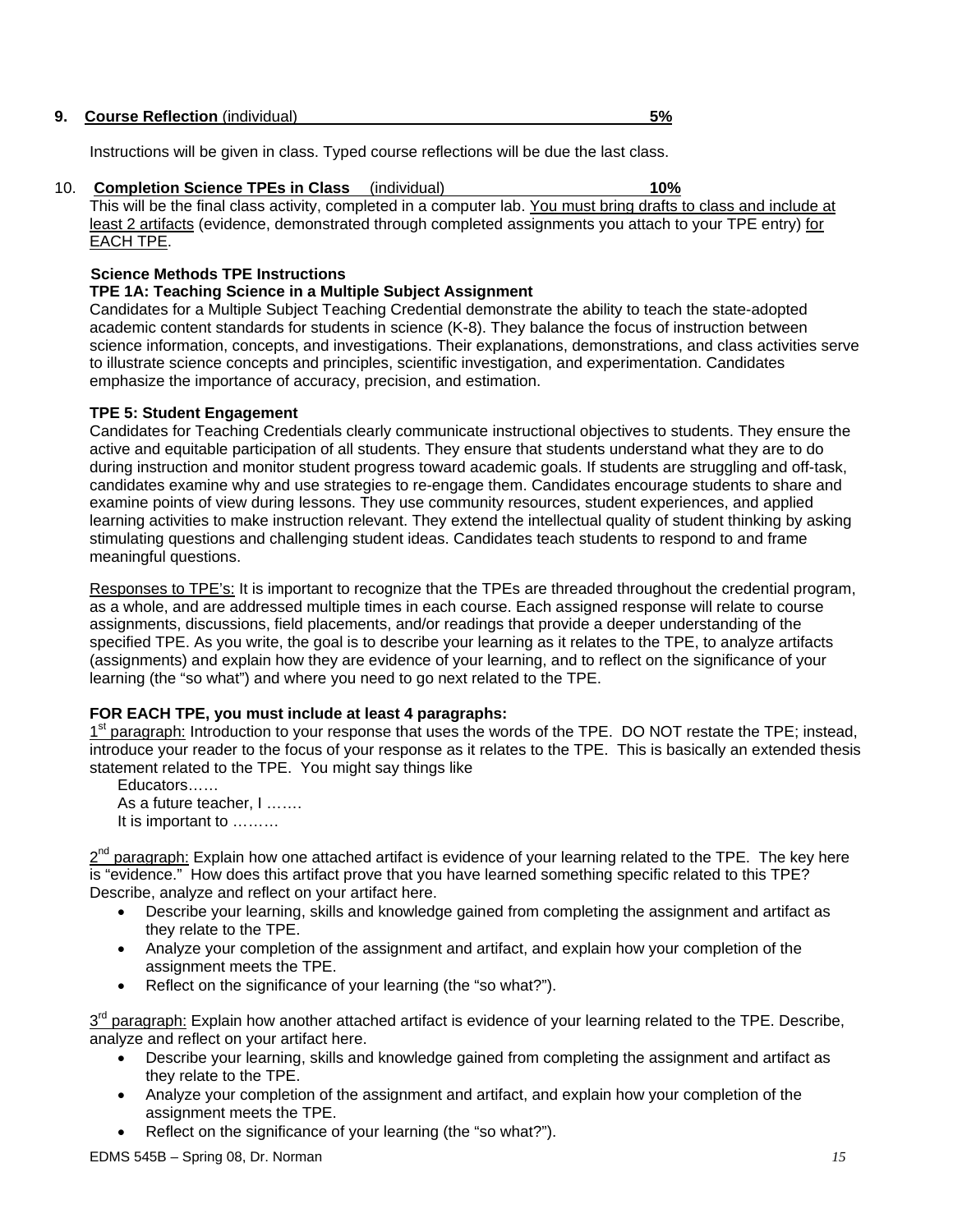$4<sup>th</sup>$  paragraph: Have a concluding paragraph about the importance of science and teaching science using the skills and knowledge mentioned in the TPE.

- Summarize your overall learning connected to this TPE. This addresses the "so what?" or "the big picture" of your learning. How does knowing this impact you and students?
- Describe what you still need to learn related to this TPE.

#### **Example:**

For TPE 5 (Student Engagement), you might relate it to the investigation you led at the Exploratorium. Your evidence (attachments) might be any 2 of the following:

- 1. Lesson Plan for Exploratorium
- 2. Reflection on Exploratorium teaching (Include what you did well, what didn't go so well, and how you can improve.)
- 3. Self-Assessment Rubric
- 4. Picture(s) of Your Project
- 5. Videotape clip of Your Teaching

### **COOPERATIVE LEARNING ROLES FOR SCIENCE GROUP MEMBERS**

- **Materials Manager**
- Reporter
- Recorder
- Timekeeper/Taskmaster
- Lead Investigator

Heterogeneous groups are best. The teacher assigns the group members and the roles; roles are rotated.

#### **COMPASSIONATE COMMUNICATION**

We will be including a study of Rachel Lamb's booklet Communication Basics: An Overview of Nonviolent Communication. This booklet is published by the Center for Nonviolent Communication. In Nonviolent Communication (also called Compassionate Communication), Marshall Rosenberg presents his approach to communication that centers on compassionate connection. Marshall encourages all individuals, and especially educators, to motivate "by a reverence for life." Rosenberg's Compassionate Communication process offers educators the tools to create exceptional learning environments.

Compassionate Communication (also called Nonviolent Communication) will help you:

- Maximize the individual potential of all students
- Improve trust and connection in your classroom community
- Strengthen student interest, retention and connection to their work
- Find cooperation without using demands
- Improve classroom teamwork, efficiency and results

Marshall B. Rosenberg, Ph.D. is the internationally acclaimed author of *Nonviolent Communication: A Language of Life*, and *Speak Peace in a World of Conflict*. He is the founder and educational director of the Center for Nonviolent Communication (CNVC). He travels throughout the world promoting peace by teaching these remarkably effective communication and conflict resolution skills. See www.cnvc.org resources for additional books and resources on how to use compassionate communication in teaching.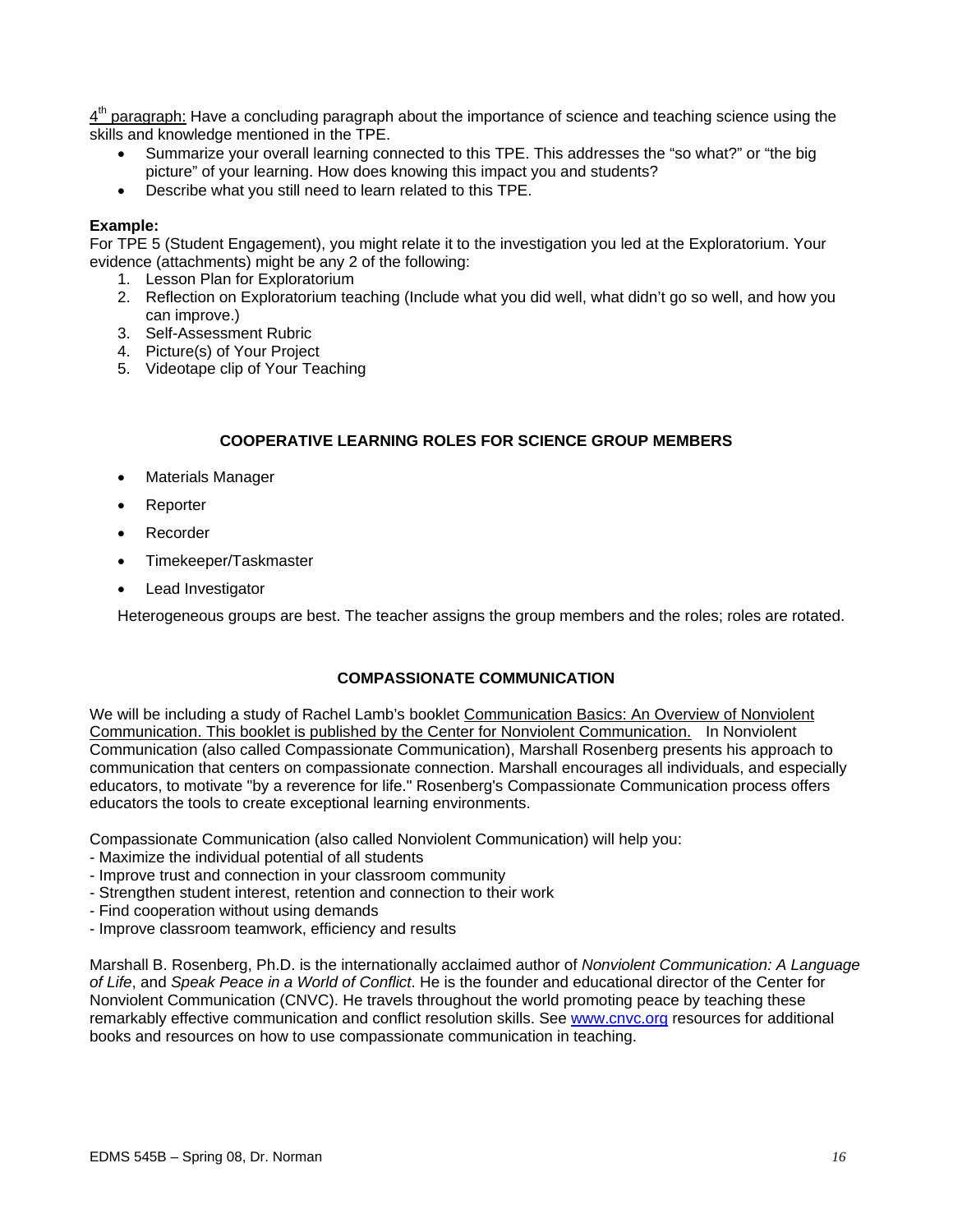| PART 1:<br><b>LANGUAGE STRUCTURE AND</b><br>FIRST- AND SECOND-LANGUAGE<br><b>DEVELOPMENT</b>                                                    | <b>PART 2:</b><br><b>METHODOLOGY OF BILINGUAL,</b><br><b>ENGLISH LANGUAGE</b><br>DEVELOPMENT, AND CONTENT<br><b>INSTRUCTION</b>   | PART 3:<br><b>CULTURE AND</b><br><b>CULTURAL DIVERSITY</b>                                          |  |
|-------------------------------------------------------------------------------------------------------------------------------------------------|-----------------------------------------------------------------------------------------------------------------------------------|-----------------------------------------------------------------------------------------------------|--|
| I. Language Structure and Use:<br><b>Universals and Differences</b><br>(including the structure of English)                                     | I. Theories and Methods of<br><b>Bilingual Education</b>                                                                          | I. The Nature of Culture                                                                            |  |
| The sound systems of language<br>А.<br>(phonology)                                                                                              | А.<br>Foundations                                                                                                                 | Definitions of culture<br>А.                                                                        |  |
| Word formation (morphology)<br>В.                                                                                                               | Organizational models: What works<br>В.<br>for whom?                                                                              | В.<br>Perceptions of culture                                                                        |  |
| C.<br>Syntax                                                                                                                                    | Instructional strategies<br>C.                                                                                                    | C.<br>Intra-group differences (e.g., ethnicity,<br>race, generations, and micro-cultures)           |  |
| Word meaning (semantics)<br>D.                                                                                                                  | II. Theories and Methods for Instruction<br>In and Through English                                                                | Physical geography and its effects on<br>D.<br>culture                                              |  |
| Е.<br>Language in context                                                                                                                       | Teacher delivery for both English<br>А.<br>language development and content<br>instruction                                        | Cultural congruence<br>Е.                                                                           |  |
| Written discourse<br>F.                                                                                                                         | Approaches with a focus on English<br>В.<br>language development                                                                  | II. Manifestations of Culture: Learning<br><b>About Students</b>                                    |  |
| Oral discourse<br>G.                                                                                                                            | Approaches with a focus on content<br>C.<br>area instruction (specially designed<br>academic instruction delivered in<br>English) | What teachers should learn about their<br>А.<br>students                                            |  |
| Nonverbal communication<br>Н.                                                                                                                   | Working with paraprofessionals<br>D.                                                                                              | How teachers can learn about their<br>В.<br>students                                                |  |
| Language Change<br>ı.                                                                                                                           |                                                                                                                                   | C. How teachers can use what they learn<br>about their students (culturally<br>responsive pedagogy) |  |
| II. Theories and Factors in First- and<br><b>Second-Language Development</b>                                                                    | III. Language and Content Area<br><b>Assessment</b>                                                                               | <b>III. Cultural Contact</b>                                                                        |  |
| A. Historical and current theories and<br>models of language analysis that have<br>implications for second-language<br>development and pedagogy | Purpose<br>А.                                                                                                                     | Concepts of cultural contact<br>А.                                                                  |  |
| <b>B.</b> Psychological factors affecting first- and<br>second-language development                                                             | Methods<br>В.                                                                                                                     | В.<br>Stages of individual cultural contact                                                         |  |
| Socio-cultural factors affecting first- and<br>C.<br>second-language development                                                                | C. State mandates                                                                                                                 | C.<br>The dynamics of prejudice                                                                     |  |
| D. Pedagogical factors affecting first- and<br>second-language development                                                                      | Limitations of assessment<br>D.                                                                                                   | Strategies for conflict resolution<br>D.                                                            |  |
| E. Political factors affecting first- and<br>second-language development                                                                        | Technical concepts<br>Е.                                                                                                          | IV. Cultural Diversity in U.S. and CA                                                               |  |
|                                                                                                                                                 |                                                                                                                                   | <b>Historical perspectives</b><br>Α.                                                                |  |
|                                                                                                                                                 |                                                                                                                                   | Demography<br>В.                                                                                    |  |
|                                                                                                                                                 |                                                                                                                                   | Migration and immigration<br>С.                                                                     |  |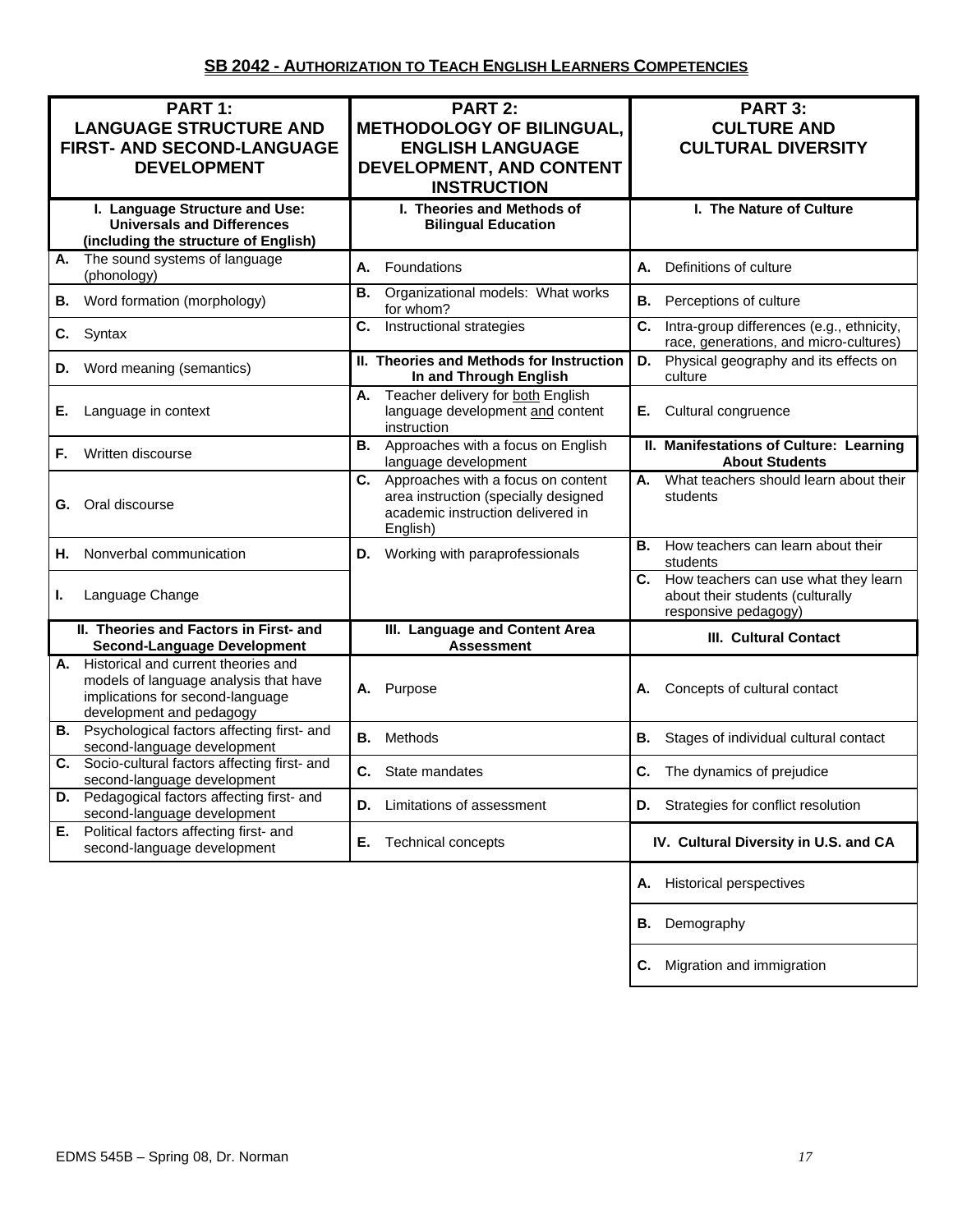### **Complete Assignment Checklist**

| <b>Assignment</b>                                          | $\frac{0}{0}$ | <b>Individual</b><br>or Team | <b>Documents to Turn In</b>                                   | <b>Due</b><br><b>Date</b> |
|------------------------------------------------------------|---------------|------------------------------|---------------------------------------------------------------|---------------------------|
| Reading Journal                                            | 10            | Individual                   | Blue Books - individual<br>Ch 2-21                            | <b>Wks</b><br>$2 - 12$    |
| <b>Framework and Standards</b><br>Activity                 | 10            | Individual<br>PartCpairs     | Part A & B - individual<br>Part C - Pairs                     | Feb.25                    |
| Leadership of Hands-On Science Lesson<br><b>Activities</b> | 20            | Pairs                        | Self-Eval Rubric - pairs<br>Lesson Plan - pairs               | Varies                    |
| Learning Cycle Lesson Drawings                             | 05            | Individual                   | Drawings w Labels -<br>Blue Book/Lab-<br>individual           | Apr. 21                   |
| Learning Cycle Lesson Explanations                         | 05            | Individual                   | Explanations -<br>Blue Book/Lab-<br>individual                | Apr. 21                   |
| Science Exploratorium-April 21                             | 10            | Pairs                        | Lesson Plan & data<br>sheet- Pairs<br>Reflection - individual | Apr. 21<br>Apr. 28        |
| <b>Science Curriculum Unit</b>                             | 20            | Individual                   | Self-Eval Rubric - indiv<br>Unit $-$ indiv.                   | Apr. 21                   |
| Presentations                                              |               | Team                         |                                                               | May 7                     |
| <b>Course Reflection</b>                                   | 05            | Individual                   | <b>Typed Responses</b><br>individual                          | Apr. 28                   |
| Complete Science TPEs in class                             | 10            | Individual                   | <b>Taskstream Entries -</b><br>individual                     | Apr. 28                   |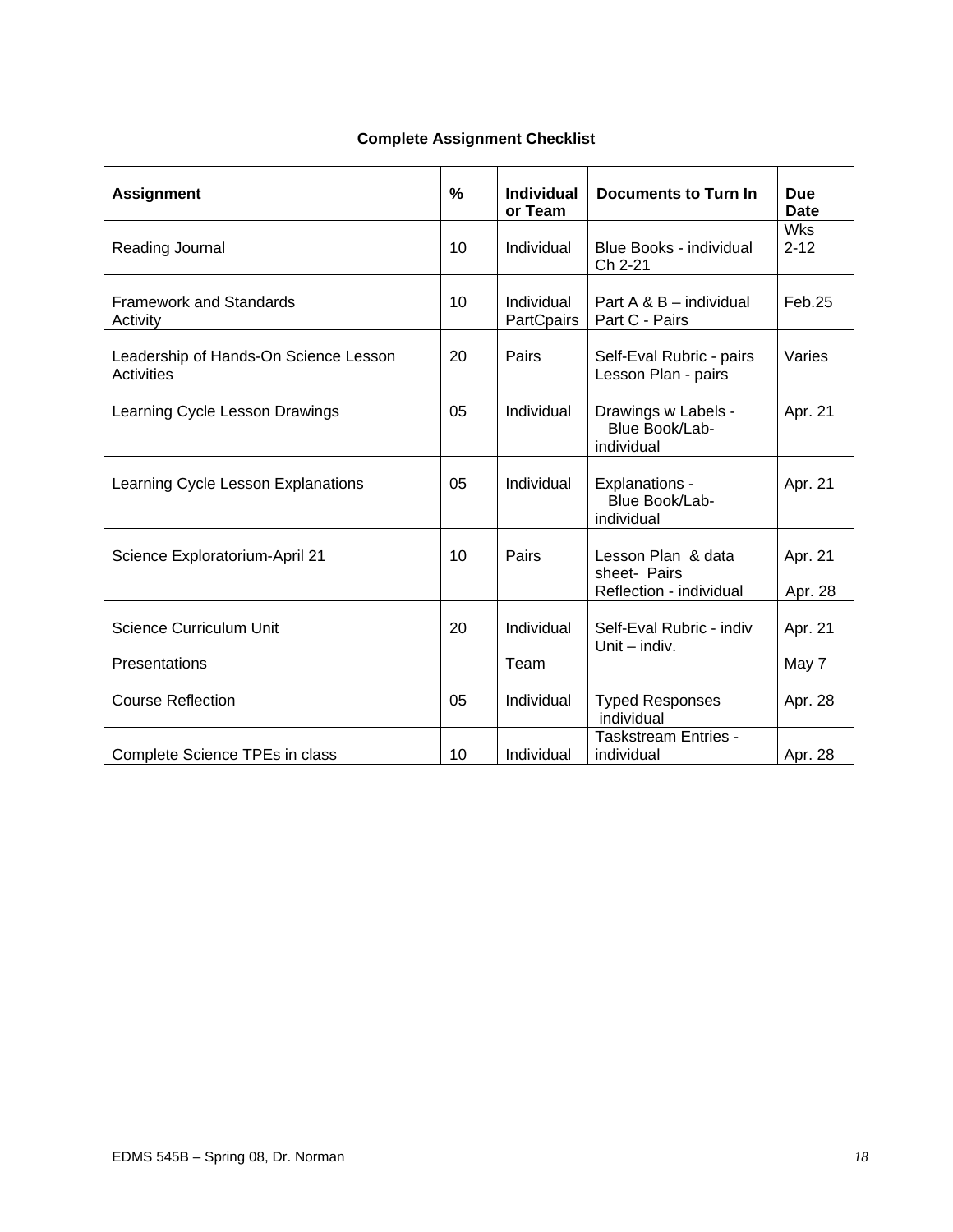|  | Your Full Name |  |
|--|----------------|--|
|  |                |  |

**Your Full Name \_\_\_\_\_\_\_\_\_\_\_\_\_\_\_\_\_\_\_\_\_\_\_\_\_\_\_\_\_\_\_\_\_\_\_\_ Cohort \_\_\_\_\_\_\_\_\_\_\_** 

# **SCIENCE EDUCATION GRADESHEET**

This will be attached to your Class Folder. Keep your own copy in your Science Notebook.

### **Attendance**

(Present, late or absent—sign your name and indicate if late. For previous classes, indicate if present for whole class or left early)

### Class

| 1      |                                                                                 |         |                                   |            |                     |
|--------|---------------------------------------------------------------------------------|---------|-----------------------------------|------------|---------------------|
|        |                                                                                 |         |                                   |            |                     |
|        | $3 \overline{\phantom{a}}$                                                      |         |                                   |            |                     |
|        |                                                                                 |         |                                   |            |                     |
|        |                                                                                 |         |                                   |            |                     |
|        |                                                                                 |         |                                   |            |                     |
| 8      |                                                                                 |         |                                   |            |                     |
| Feb. 4 | Reading Journal (9 points each)<br>_________ points<br>Feb. 11<br><b>Points</b> | Mar. 23 | Mar. 17 ________ points<br>points |            |                     |
|        | Feb. 18<br>_________ points                                                     |         | Apr. 7 _________ points           |            |                     |
|        | Feb. 25<br>points                                                               |         | Apr. 14 _________ points          |            |                     |
| Mar. 3 | _________ points                                                                |         | Apr. 21 _________ points          |            |                     |
|        | Mar. 10 ________ points                                                         |         |                                   |            |                     |
|        | <b>Assessment of Course Objectives</b>                                          |         | Percent of Grade                  | Your Grade | <b>Final Points</b> |
| 1.     | Participation and Collaboration                                                 |         | 5%                                |            |                     |
| 2.     | Reading Journal                                                                 |         | 10%                               |            |                     |
| 3.     | <b>Framework and Standards Activity</b>                                         |         | 10%                               |            |                     |
| 4.     | Leadership of Hands-on Science Lesson Activities                                |         | 20%                               |            |                     |
| 5.     | Learning Cycle Lesson Drawings                                                  |         | 5%                                |            |                     |
| 6.     | Learning Cycle Lesson Explanations                                              | 5%      |                                   |            |                     |
| 7.     | Science Exploratorium Lesson Plan/Presentation                                  | 10%     |                                   |            |                     |
| 8.     | <b>Science Curriculum</b>                                                       |         | 20%                               |            |                     |
| 9.     | <b>Course Reflection</b>                                                        |         | 5%                                |            |                     |
|        | 10. Complete Science TPEs during last class                                     |         | 10%                               |            |                     |

Final Course Grade \_\_\_\_\_ Final Letter Grade \_\_\_\_\_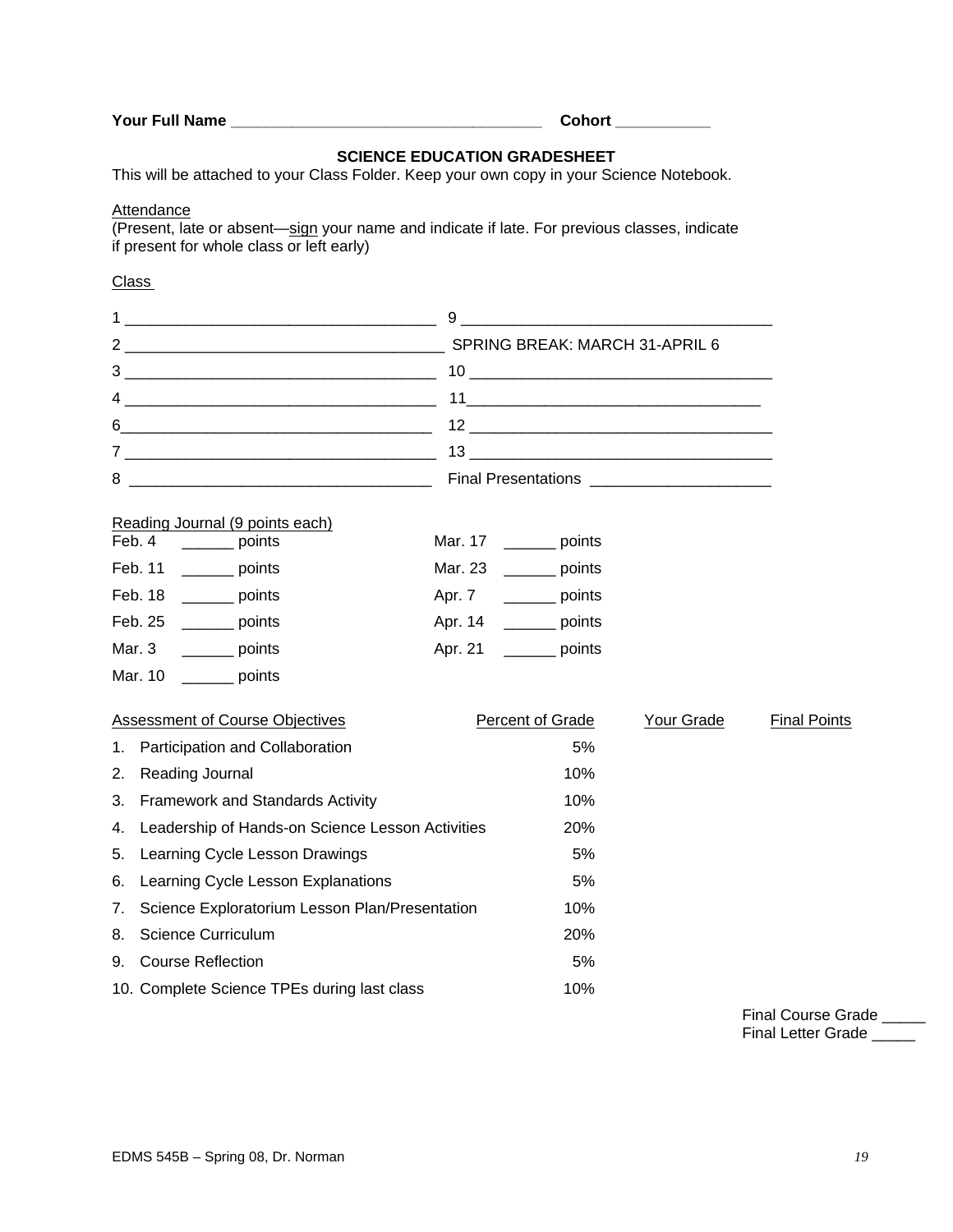### **EDMS 545B COURSE SCHEDULE OF TOPICS AND ASSIGNMENTS: SPRING 2008**

| <b>DATE</b>       | <b>COURSE TOPICS &amp; ASSIGNMENTS</b>                                                            | <b>CHAPTERS</b> |
|-------------------|---------------------------------------------------------------------------------------------------|-----------------|
| 1/28/08           | Possible Outcomes: Your Goals and Course Goals                                                    |                 |
|                   | • Orientation to Class; index card IDs                                                            |                 |
|                   | • Participation and Collaboration                                                                 | 1 and $2$       |
|                   | • Concept Mapping                                                                                 |                 |
|                   | • The Learning Cycle Model of Instruction                                                         |                 |
|                   | • Instructor Led Learning Cycle Lesson on Matter                                                  |                 |
|                   | • Divide into pairs (teams) for Leadership of Hands-on Learning Cycle Lessons                     |                 |
|                   | • Divide into groups of 4 for Year-Long Curriculum                                                |                 |
|                   | • Text Overview                                                                                   |                 |
|                   | • Bring Science Framework to next Class and download, print and bring California                  |                 |
|                   | Science Content Standards, Grades K-6 to next class<br>http://www.cde.ca.gov/be/st/ss/scmain.asp. |                 |
|                   |                                                                                                   |                 |
|                   | For next session: Write Big Ideas Paper on Ch 1 or 2 in Blue Book.                                |                 |
| 2/04/08           | Turn in Reading Journal                                                                           |                 |
|                   | • Writing Learning Objectives, Science Concepts & Essential Questions                             |                 |
|                   | • Instructor Led Learning Cycle Lesson on Landforms                                               | 3 and 4         |
|                   | • Team time for Learning Cycle Lessons                                                            | Framework       |
|                   | • Private Universe: What causes the seasons? Understanding science concepts.                      | $1 - 22$        |
|                   | • Science Framework Discussion: Do Part A- Framework Summary Response.                            |                 |
|                   | • Each person should bring Science Framework & Content Standards to all classes.                  |                 |
|                   |                                                                                                   |                 |
| $\frac{2}{11/08}$ | For next session: Draw Concept Map on Ch 3 or 4 in Blue Book.                                     |                 |
|                   | Class to Meet at Jack's Pond Nature Center                                                        | 5 and 6         |
|                   | • Turn in Reading Journal.<br>• Nature Center Lesson Activities                                   |                 |
|                   | • Science Framework: Do Part B - Grade level Science Standard Response                            |                 |
|                   |                                                                                                   |                 |
|                   | For next session: Write Big Ideas Paper on Ch 5 or 6 in Blue Book.                                |                 |
| 2/18/08           | Turn in Reading Journal                                                                           |                 |
|                   | • Science Process Skills and Scientific Attitudes                                                 |                 |
|                   | • Science Content Standards Overview and Activity                                                 | $7$ and $8$     |
|                   | • Instructor Led Learning Cycle Lesson on Heat Transfer (in Ch. 5)                                |                 |
|                   | • Team 1 Learning Cycle Lesson on topic from Ch. 6                                                |                 |
|                   | • Team Time for Science Framework and Standards Activity, Part C                                  |                 |
|                   | For next session: Draw Concept Map on Ch 7 or 8 in Blue Book.                                     |                 |
| 2/25/08           | Turn in Reading Journal                                                                           |                 |
|                   | • Turn in Framework Summary Response and Grade Level Sci Standard Response                        |                 |
|                   | • Science Framework and Standards Activity Presentations (Part C)                                 | 9 and 10        |
|                   | • Teaching English Language Learners in Science                                                   |                 |
|                   | • Instructor Led Learning Cycle Lesson on Electricity (in Ch. 7)                                  | Comp.           |
|                   | • Team 2 Learning Cycle Lesson on topic from Ch. 8                                                | Communic        |
|                   | • Team time for Learning Cycle Lessons                                                            | booklet         |
|                   |                                                                                                   |                 |
| 3/03/08           | For next session: Write Big Ideas Paper on Ch 9 or 10 in Blue Book.                               |                 |
|                   | Turn in Reading Journal<br>• Work on Science Curriculum Unit: Grade Level Groups                  | 11 and 12       |
|                   | • Performance Assessments                                                                         |                 |
|                   | • Developing Criteria for Assessing Learning and Using Rubrics to Show Criteria                   |                 |
|                   | • Instructor Led Learning Cycle Lesson on Light (in Ch. 9)                                        |                 |
|                   | • Team 3 Learning Cycle Lesson on topic from Ch. 10                                               |                 |
|                   | • Team time for Learning Cycle Lessons                                                            |                 |
|                   | • Communication Basics: An Overview of Nonviolent Communication                                   |                 |
|                   | For next session: Draw Concept Map on Ch 11 or 12 in Blue Book.                                   |                 |